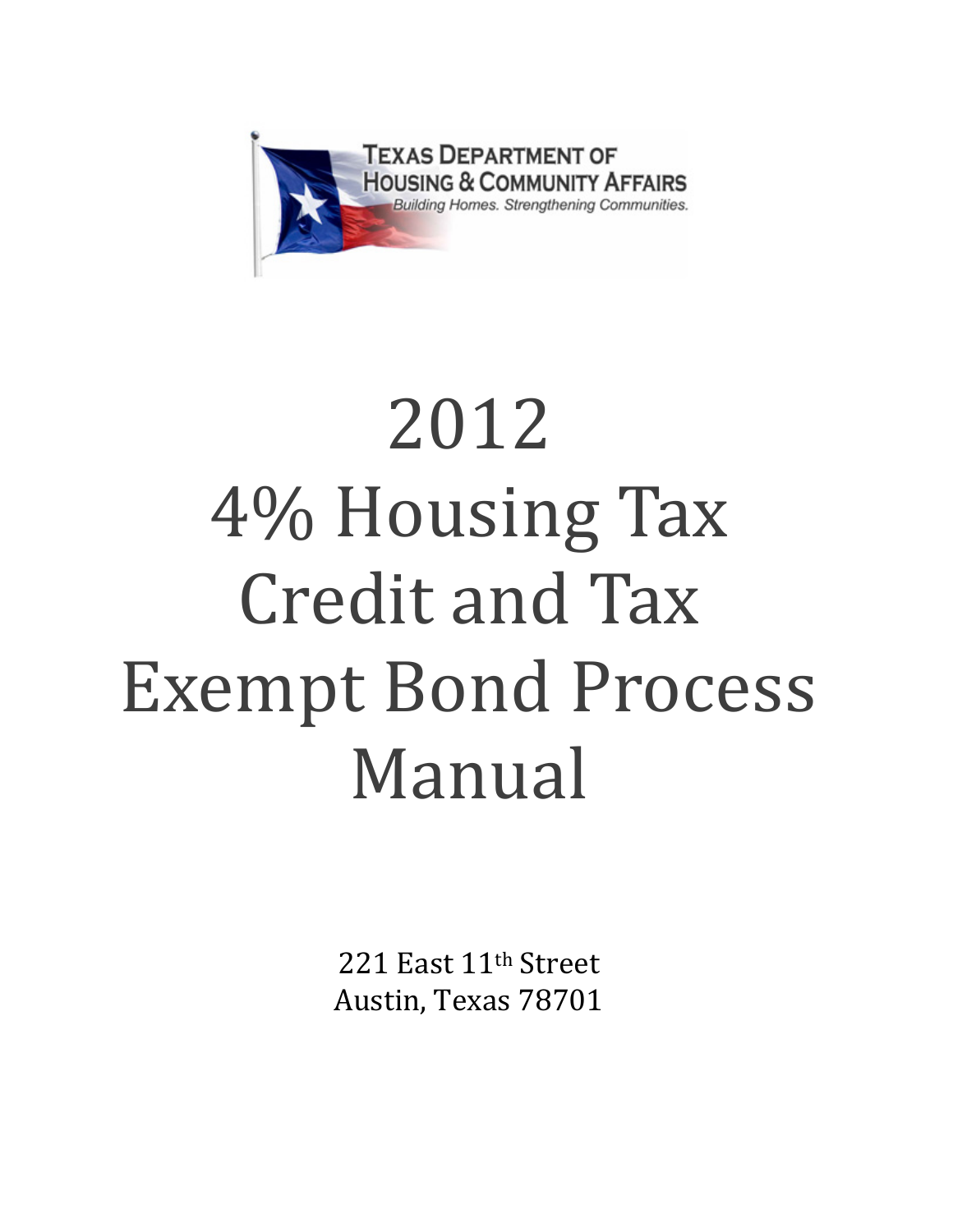## **Table of Contents**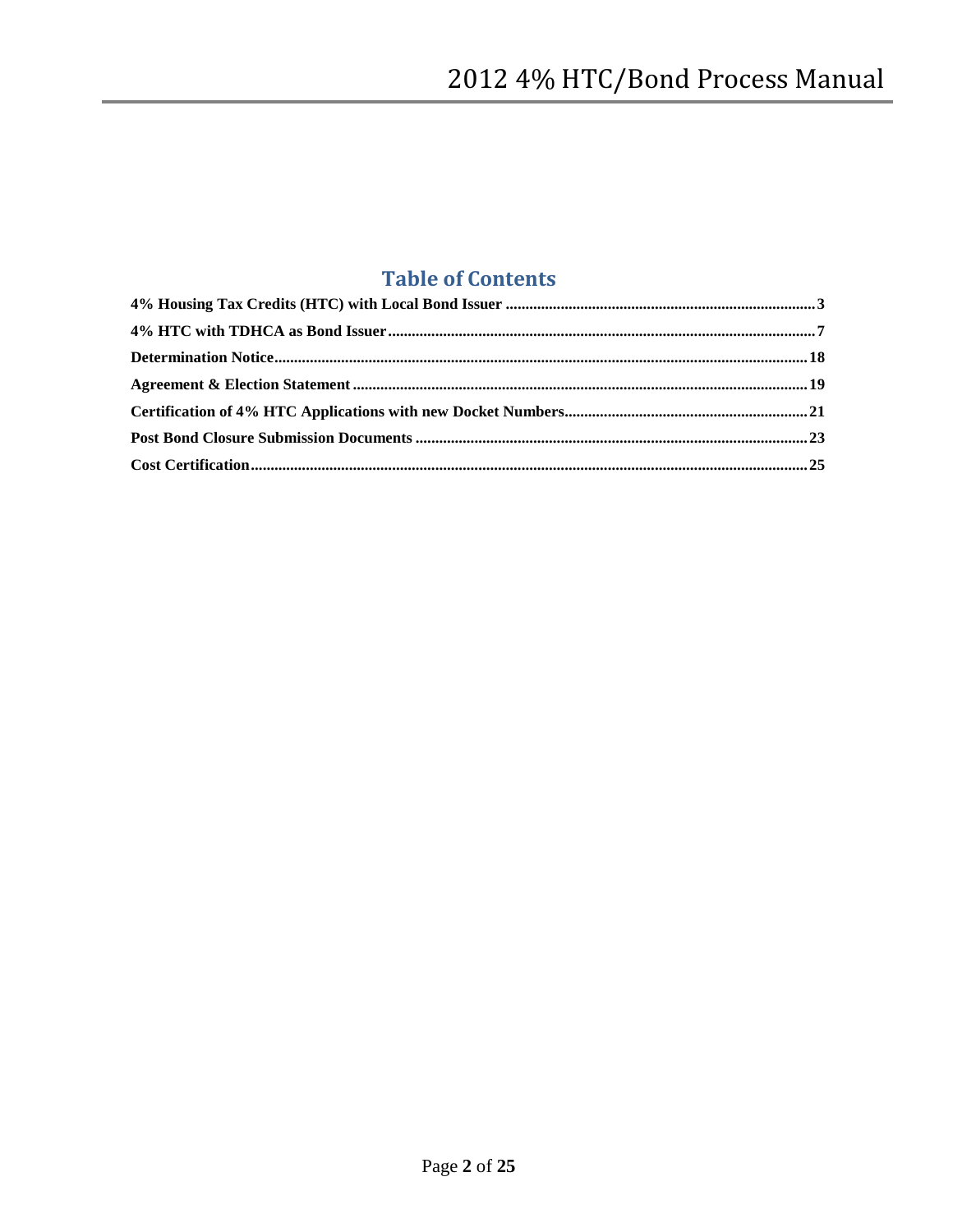<span id="page-2-0"></span>4% Housing Tax Credits (HTC) with Local Bond Issuer

## **What you will learn in this section:**

- $\checkmark$  How to Request Housing Tax Credits<br> $\checkmark$  Overview of the 4% HTC Program
- $\checkmark$  Overview of the 4% HTC Program<br> $\checkmark$  Selecting a Bond Issuer
- $\checkmark$  Selecting a Bond Issuer<br> $\checkmark$  Texas Bond Review Boa
- **◆ Texas Bond Review Board Priority (TBRB) Designations**<br>◆ Application Process and Deadlines for Submitting the Ap
- $\checkmark$  Application Process and Deadlines for Submitting the Application  $\checkmark$
- $\checkmark$  Application Fees
- $\checkmark$  Issuance of a Determination Notice<br> $\checkmark$  Dost Bond Closure Submission Information
- Post Bond Closure Submission Information

## **How to Request Tax Credits**

The Texas Department of Housing and Community Affairs ("the Department") is the only entity in the State of Texas that has the authority to allocate tax credits under the Housing Tax Credit (HTC) Program. The Applications and all information necessary to apply are available throughout the year on the home page of the HTC Program on the Department's website. Applications must be completed on behalf of a proposed Development Owner and submitted to the Department for consideration within the specified deadlines as further noted herein.

Applications must be presented to the Department in conformity with the Housing Tax Credit Qualified Allocation Plan (the "QAP") in effect for the program year and must also conform to the requirements of Section 42 of the Internal Revenue Code. If an Application is submitted for a Development that does not meet the requirements of the QAP or Section 42 of the Code, the Department will terminate the Application.

## **Overview of the 4% HTC Program**

The 4% HTC program is referred to as the non-competitive tax credit program in that the amount of housing tax credits available are not based on the size of the state's population. Additionally, these applications do not compete regionally against one another in terms of achieving a score high enough to secure an allocation. The 4% housing tax credits are allocated in connection with the "volume cap" associated with tax-exempt bond issues in which the bonds finance at least 50% of the cost of land and buildings in the Development. These bond financed Developments apply under a non-competitive process, and tax credits are, generally, automatically available in conjunction with taxexempt bond financing.

Expertise is needed to participate in the HTC program. Before applying, Applicants should always have consulted a professional tax advisor who has substantial expertise specific to the tax credit program. Specific expertise is necessary to determine optimal financing strategies and which costs of Application and development can be included in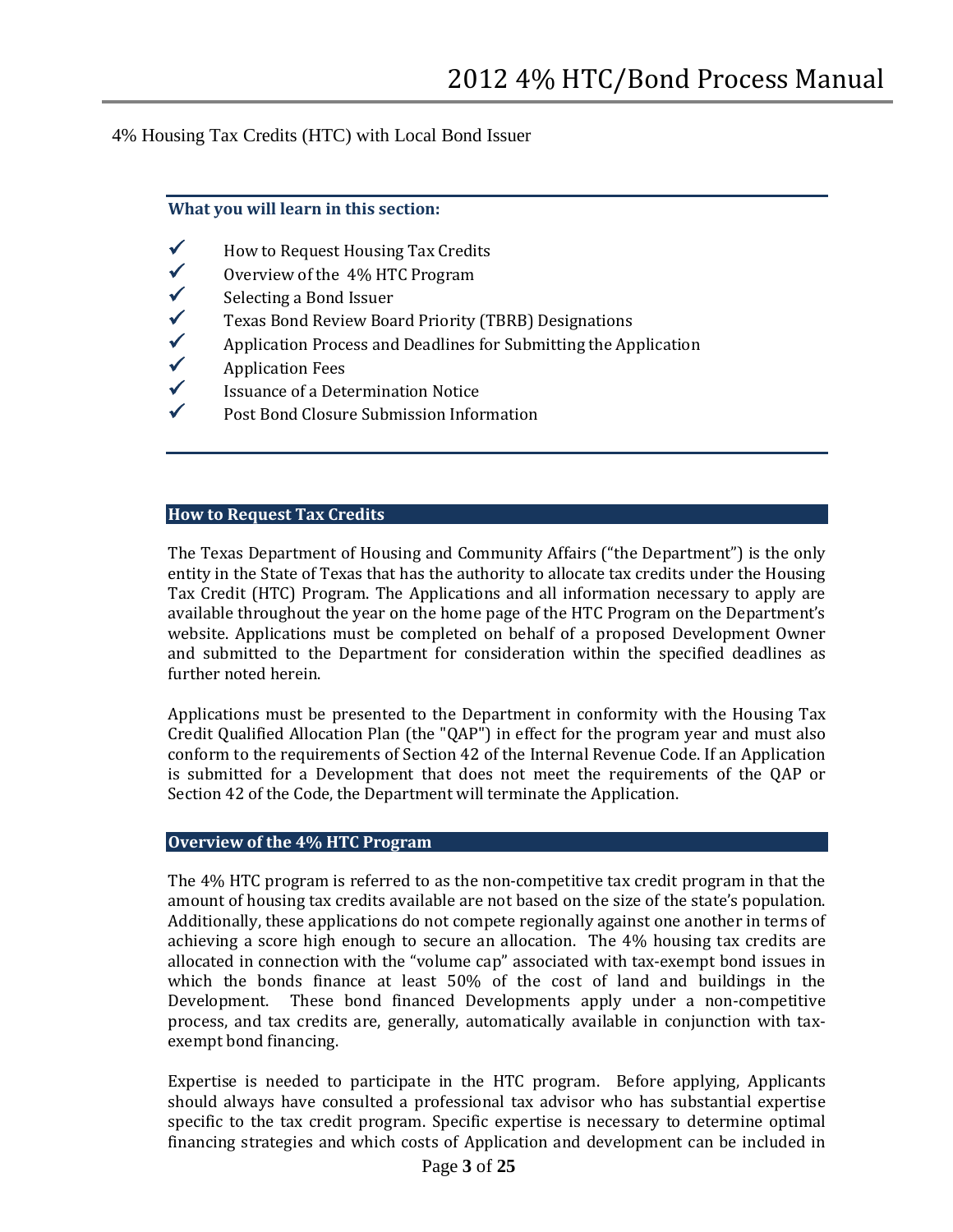eligible basis. Besides housing tax credits, the financing of a development might include grants or loans from the federal HOME program, federal Community Development Block Grant (CDBG) funds for constructing infrastructure, and other federally subsidized below market rate loans. All of the types of funds just named complicate the financing structure of a housing tax credit Development.

## **Selecting a Bond Issuer**

Applicants can choose from a variety of issuers in the state which include local issuers, the Texas State Affordable Housing Corporation (TSAHC) and the Texas Department of Housing and Community Affairs (TDHCA). Local issuers represent the 13 state service regions and have volume cap specifically set-aside for their use. For the 2012 program year, the local issuers will have approximately \$370 million in volume cap to issue; TSAHC will have approximately \$53 million and TDHCA will have approximately \$105 million. Local issuers only have the authority to issue bonds to Developments that are within their jurisdiction. For example, if your Development is located in Harris County then your issuer would be the Harris County Housing Finance Corporation. The TSAHC and TDHCA have the authority to issue bonds statewide, regardless of location, and can even pool Developments located in multiple cities into one transaction. For any additional issuing restrictions that may apply to TSAHC and/or TDHCA you are encouraged to contact these issuers directly. There is a Housing Finance Corporation (HFC) contact list on the Department's website which can be accessed using the following link: Department's website which can be accessed using the following [http://www.tdhca.state.tx.us/multifamily/htc/docs/10-HFCContactList.pdf.](http://www.tdhca.state.tx.us/multifamily/htc/docs/10-HFCContactList.pdf) 

## **Texas Bond Review Board Priority Designation of Applications**

The Texas Bond Review Board (TBRB) administers the Private Activity Bond (PAB) program and has identified priority designations, pursuant to  $\S 190.2(d)(1) - (3)$  of the Texas Administrative Code and §1372.0321 of the Texas Government Code. This is a designation the Applicant selects on the Residential Rental Attachment (RRA) form that is published by the TBRB. Such form is available on the TBRB website at the following link <http://www.brb.state.tx.us/pab/pab2012app.aspx> and is a form that is usually submitted as part of the pre-application process with the issuer. The priority designation, once submitted to the TBRB by the Issuer, and a Certificate of Reservation is issued, cannot be changed without withdrawing the current Certificate of Reservation and having it reissued. Such re-issuance of the Certificate of Reservation will result in payment of another \$5,000 TBRB Application Fee. The priority designation is based on the level of AMGI the proposed Development will serve and include the following:

## **Fiority 1** (Must apply for  $4\%$  HTC)

- (a) Set aside 50% of units rent capped at 30% of 50% AMFI and the remaining 50% of units rents capped at 30% of 60% AMFI; or
- (b) Set aside 15% of units rent capped at 30% of 30% AMFI and the remaining 85% of units rent capped at 30% of 60% AMFI; or
- (c) Set aside 100% of units rent capped at 30% of 60% AMFI for developments located in a census tract with median income that is higher than the median income of the county, MSA or PMSA in which the census tract is located. (http://www.ffiec.gov/geocode/default.htm)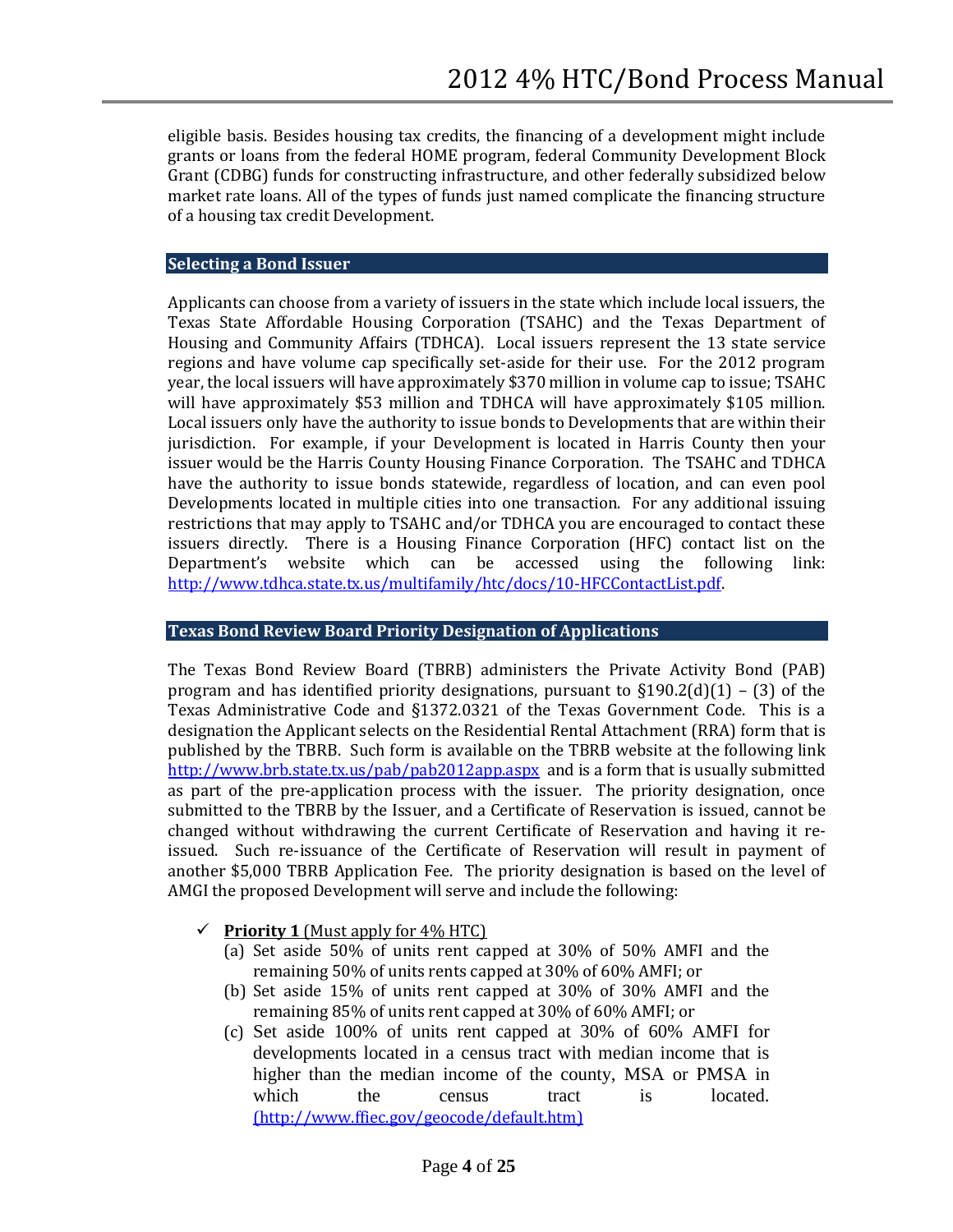- **Fiority 2** (Must apply for  $4\%$  HTC)
	- Set aside 80% of units rent capped at 30% of 60% AMFI.
	- Up to 20% of the units can be market rate
- **Priority 3** (4% HTC not required)
	- Includes any qualified residential rental development. Market rate units can be included under this priority.

The Priority 3 designation offers the most flexibility in terms the inclusion of market rate units. The primary reason for selecting one priority over another is mostly applicable in instances where there are numerous Applications received and limited volume cap<br>availability. In such instances and pursuant to \$1372.0321 of the Texas Government In such instances and pursuant to  $§1372.0321$  of the Texas Government Code, Priority 1 transactions will be ranked above Priority 2 transactions which will be ranked above Priority 3 transactions. The ultimate decision on which Priority to select is that of the Applicant.

## **Application Process and Deadlines for filing a 4% HTC Application**

Applicants that receive a notice of reservation for the 2012 Program Year for private activity volume cap must submit the required Parts of the HTC Application based on the following:

- $\triangleright$  Priority 1 and Priority 2 Applications will only have a 3 day notice by which to file Parts 1 – 4 of the HTC Application with the Department. It is important to be in communication with your issuer on the timing of the reservation so you will be prepared to submit Parts  $1 - 4$  of the HTC Application with the Department.
- $\triangleright$  Priority 3 Applications will have 14 days from the date the Certificate of Reservation is issued by the TBRB to file Parts  $1 - 4$  of the HTC Application with the Department.

The Application fee along with Parts  $1 - 4$  of the Application must be submitted by the required deadline. The submission format of the HTC Application must follow the requirements outlined in the 2012 Multifamily Programs Procedures Manual which can be found on the Applications page of the Department's website or at the following link: [http://www.tdhca.state.tx.us/multifamily/applications.htm.](http://www.tdhca.state.tx.us/multifamily/applications.htm) 

The remaining Application items (Parts 5 and 6 and third party reports) will be due at least 60 days prior to the TDHCA Board meeting at which the decision to issue a Determination Notice would be made. The documentation contained in Parts 5 and 6, as mandated by the QAP, must be submitted by this deadline and in the required format as identified in the 2012 Multifamily Programs Procedures Manual. The 60 day deadline is tied to the TDHCA Board Meeting dates for the calendar year and will vary for each Application based on when their Certificate of Reservation expires. The 2012 TDHCA Board Meeting dates and corresponding 60 day deadlines are:

| <b>60 Day Deadline</b> | <b>TDHCA Board Meeting</b> |
|------------------------|----------------------------|
| November 18, 2011      | January 17, 2011           |
| December 16, 2011      | <b>February 16, 2012</b>   |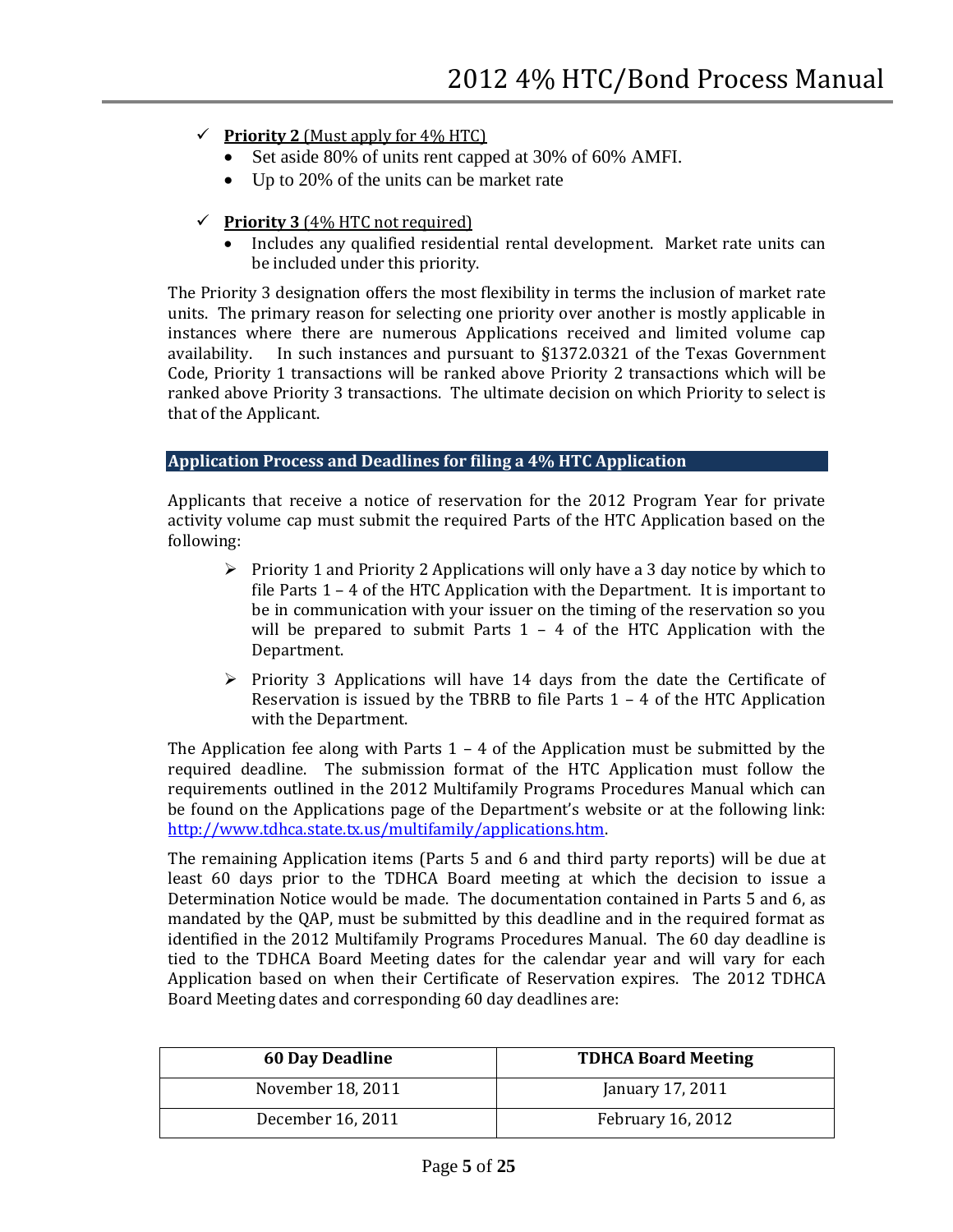| <b>60 Day Deadline</b> | <b>TDHCA Board Meeting</b> |  |
|------------------------|----------------------------|--|
| January 6, 2012        | March 6, 2012              |  |
| February 10, 2012      | April 12, 2012             |  |
| March 9, 2012          | May 10, 2012               |  |
| April 13, 2012         | June 14, 2012              |  |
| May 11, 2012           | July 10, 2012              |  |
| June 1, 2012           | July 31, 2012              |  |
| N/A                    | No Meeting in August       |  |
| July 6, 2012           | September 6, 2012          |  |
| August 10, 2012        | October 9, 2012            |  |
| September 14, 2012     | November 13, 2012          |  |
| October 12, 2012       | December 13, 2012          |  |

Once the Certificate of Reservation has been issued by the TBRB, Department staff will send a letter to the Applicant or other designated contact indicating the possible TDHCA Board meeting dates at which the Application can be presented to the TDHCA Board for consideration of a Determination Notice. The Board meeting dates mentioned will be based on the 150 day deadline noted in the Certificate of Reservation. This letter will also indicate, based on the Board meeting dates listed, the corresponding 60 day deadlines. **It is ultimately the responsibility of the Applicant to select the appropriate Board meeting and to submit the remaining Parts of the Application by the corresponding 60-day deadline.** If the remaining Parts are not submitted by such deadline, the Department cannot ensure that the Application will be included on the originally requested Board meeting date. The 150 day deadline, as noted in the Certificate of Reservation, will require the Applicant to have closed on the bond financing and will require having received approval of the Determination to issue the HTC.

## **Application Fees**

An Application fee of \$30 per Unit must be submitted with the Application. Applications in which a Community Housing Development Organization (CHDO) or Qualified Non-Profit Organization intends to serve as the managing General Partner of the Development Owner or Control the managing General Partner of the Development Owner, may be eligible to receive a reduction of 10% off the calculated Application fee. Appropriate documentation must be submitted with payment in order to receive the discounted fee.

## **Issuance of a Determination Notice**

If the Department determines that all requirements under the Department's Administrative rules, §2306 of the Texas Government Code and §42 of the Code have been met, the Board shall authorize the Department to issue an appropriate notice to the Development Owner that the Development satisfies the requirements of the QAP and Department Rules in accordance with IRC  $\S 42(m)(1)(D)$ . Such notice is referred to as the Determination Notice and is typically issued within a few days after receiving Board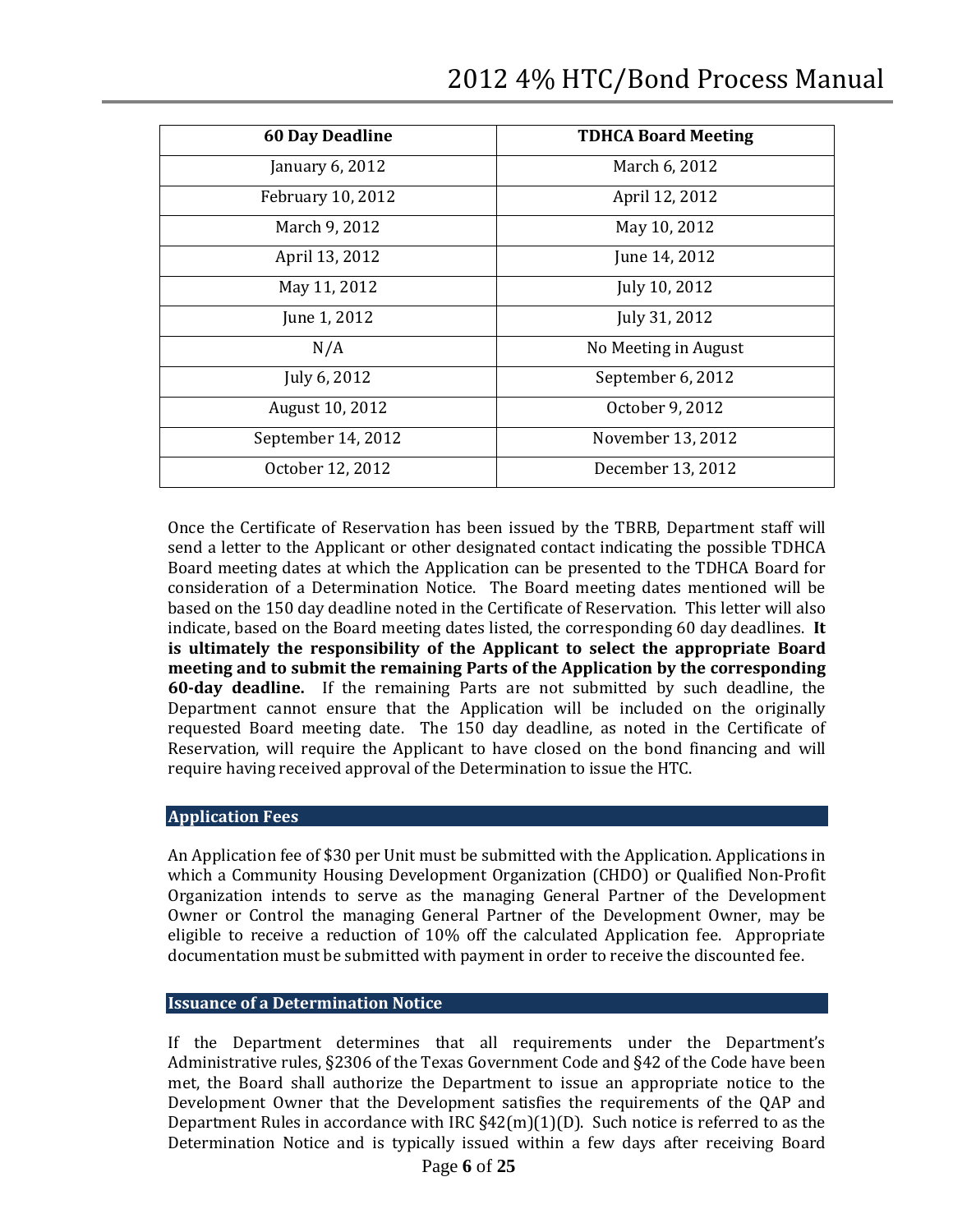approval. The Determination Notice sets forth the HTC amount with which the Development is eligible to receive based on the Department's underwriting analysis and information provided in the Application. The actual amount of HTC the Development qualifies to receive will be determined at the time the Cost Certification is submitted to the Department. In addition to the HTC amount, the Notice will include the Commitment and Inspection Fee to be paid, the Building ID Numbers, any conditions placed on the award and due dates for documentation required to satisfy those conditions and due dates for additional documentation relating to any conditions noted that must be submitted to the Department at a later date. The Applicant must execute the Notice and return the original along with all applicable fees and other required documentation as outlined in the Notice no later than thirty (30) days after its Effective Date. The Determination Notice expiration date may not be extended.

## **Post Bond Closure Submission Information**

No later than 60 days after the bond closing, the Applicant must submit a series of documents to the Department. These documents include: the Management Plan and Certification Form, Affirmative Marketing Plan and the Architect Certification Form. More information, including instructions for completing the documents, and the link to the documents on the Department's website are further explained in this Manual.

## <span id="page-6-0"></span>4% HTC with TDHCA as Bond Issuer

## **What you will learn in this section:**

- $\checkmark$  Overview of the Private Activity Bond (PAB) Program  $\checkmark$  Overview of the Pre-application Process
- $\checkmark$  Overview of the Pre-application Process<br> $\checkmark$  Pre-application Fees
- $\checkmark$  Pre-application Fees<br> $\checkmark$  Texas Bond Review I
- Texas Bond Review Board Priority (TBRB) Designations<br>  $\checkmark$  Deadlines for Submitting the Application
- $\checkmark$  Deadlines for Submitting the Application  $\checkmark$
- $\checkmark$  Application Fees<br> $\checkmark$  PAB and HTC Ap
- $\checkmark$  PAB and HTC Application Process<br> $\checkmark$  General Eligibility Criteria
- General Eligibility Criteria
- Department Fees Due at Closing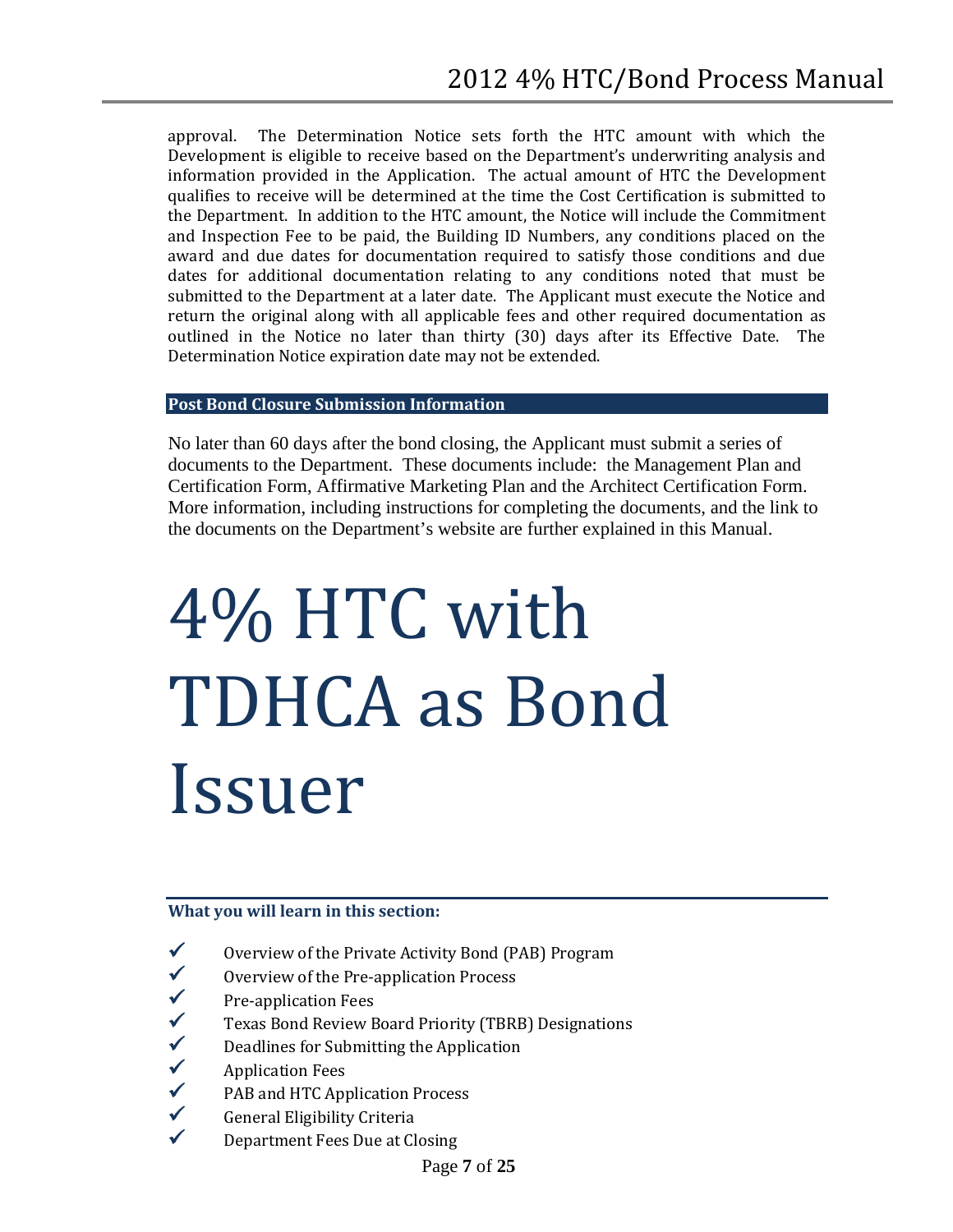## Ongoing Department Bond Fees

#### **Overview of the Private Activity Bond (PAB) Program**

The Department issues tax-exempt and taxable multifamily Mortgage Revenue Bonds to fund loans to for-profit and qualifying nonprofit  $501(c)(3)$  organizations for the acquisition and Rehabilitation and the New Construction of affordable rental units. Applications for financing may be submitted to the Department for review and a recommendation will then be made to the TDHCA Board. Developments financed through the programs are subject to unit set-aside restrictions for lower income tenants, tenant services, maximum rent limitations and other requirements as determined by TDHCA and the Board.

#### **Overview of the Pre-application Process**

The Department accepts Pre-applications on a monthly basis based on the TDHCA Board meeting date at which the Inducement Resolution will be considered. All Pre-applications must be submitted before 5:00 p.m. CST based on the following submission deadlines:

| <b>Request for</b><br>Neighborhood<br><b>Organizations</b> | <b>Submission Dates</b> | <b>Inducement Board</b><br>Meeting* |
|------------------------------------------------------------|-------------------------|-------------------------------------|
| November 29, 2011                                          | December 13, 2011       | January 17, 2012                    |
| December 29, 2011                                          | January 12, 2012        | February 16, 2012                   |
| January 17, 2012                                           | January 31, 2012        | March 6, 2012                       |
| February 23, 2012                                          | March 8, 2012           | April 12, 2012                      |
| March 22, 2012                                             | April 5, 2012           | May 10, 2012                        |
| April 26, 2012                                             | May 10, 2012            | June 14, 2012                       |
| May 24, 2012                                               | June 7, 2012            | July 10, 2012                       |
| June 14, 2012                                              | June 28, 2012           | July 31, 2012                       |
| N/A                                                        | N/A                     | No Meeting in August                |
| July 19, 2012                                              | August 2, 2012          | September 6, 2012                   |
| August 21, 2012                                            | September 4, 2012       | October 9, 2012                     |
| September 25, 2012                                         | October 9, 2012         | November 13, 2012                   |
| October 25, 2012                                           | November 8, 2012        | December 13, 2012                   |

The Applicant will be required to send out a Request for Neighborhood Organizations to the local elected official for the city and county where the Development is proposed to be located by the deadline stated above. The specific requirements for these request letters can be found in §33.5(d)(11) of the 2012 – 2013 Multifamily Housing Revenue Bond Rules which can be found on the Department's website at the following link: [http://www.tdhca.state.tx.us/multifamily/bond/index.htm.](http://www.tdhca.state.tx.us/multifamily/bond/index.htm)

Specific instructions for the Bond Pre-application, including the documentation required as well as the proper format for submission can be found in the 2012 Bond Pre-Application Procedures Manual on the Department's website at the following link: [http://www.tdhca.state.tx.us/multifamily/bond/index.htm.](http://www.tdhca.state.tx.us/multifamily/bond/index.htm)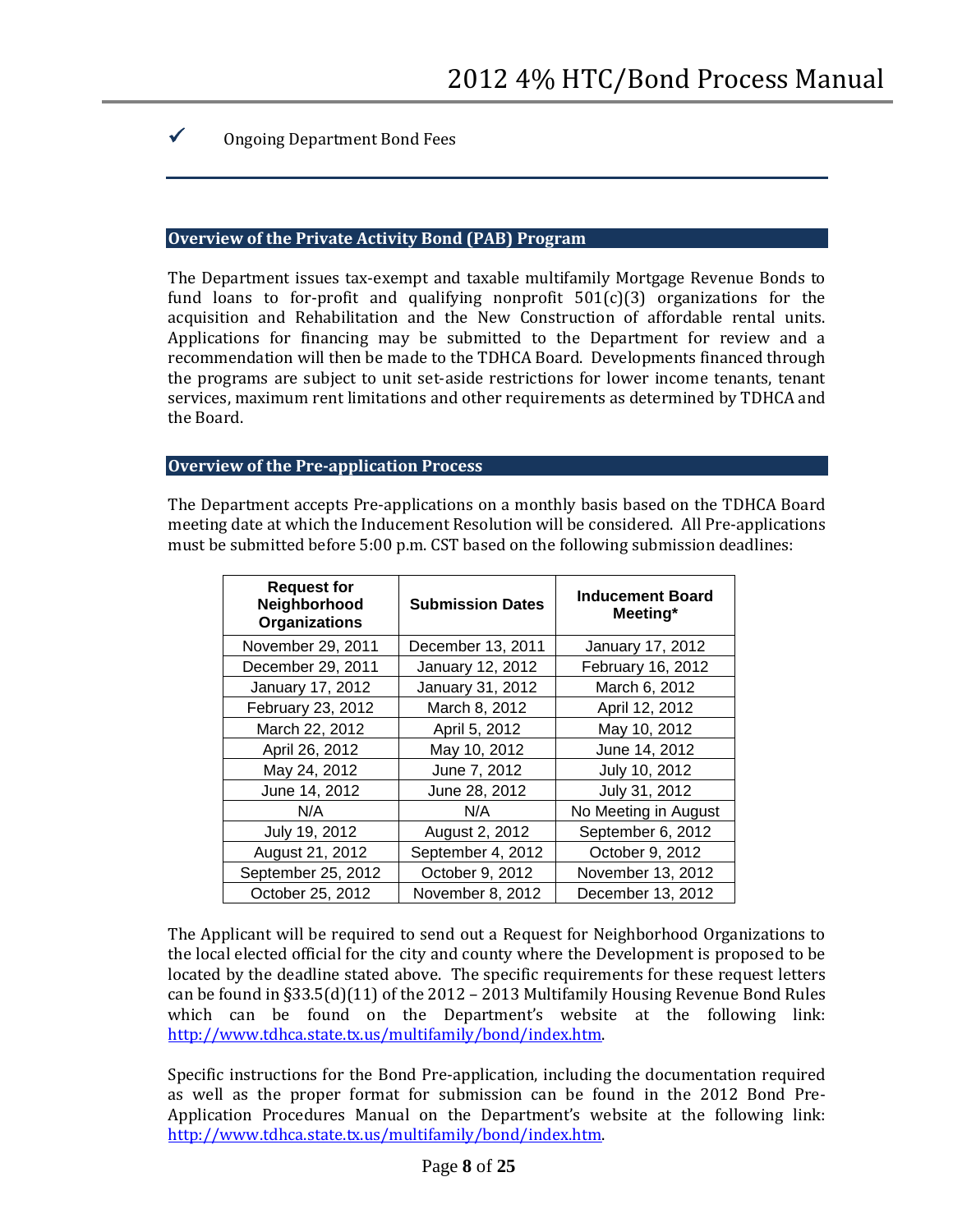Once the Pre-application has been submitted, it will be reviewed by staff according to the Pre-application Threshold Criteria and Selection Criteria as outlined in §33.5(d) and (e) of the 2012 – 2013 Multifamily Housing Revenue Bond Rules. The Pre-application will be ranked against other Pre-applications submitted in the same month based on final scores. Multiple site Pre-applications will each be scored based on their own merits and the final score will be determined based on an average of all the individual scores.

A summary of the proposed Development, based on information provided in the Pre-Application, is then presented to the TDHCA Board for consideration of an Inducement Resolution. The Inducement Resolution is the resolution passed communicating the intent of the Issuer to issue bonds for a specific Development. Upon the approval of the Inducement Resolution by the TDCHA Board, the Applicant will move forward in the process and prepare to submit an Application for 4% Housing Tax Credits as dictated by the Certificate of Reservation issued by the TBRB.

#### **Pre-application Fees**

The Applicant is required to submit, at the time of Pre-Application, the following fees:

- $\checkmark$  \$1,000 (payable to TDHCA);
- $\checkmark$  \$2,000 (payable to Vinson & Elkins, the Department's bond counsel); and
- $\checkmark$  \$5,000 (payable to the Texas Bond Review Board).

The fee to the Department covers the review and processing of the Pre-application; the fee to Vinson & Elkins covers the review and drafting of the Inducement Resolution; the fee to the Texas Bond Review Board covers the review and issuance of the Certificate of Reservation.

#### **Texas Bond Review Board Priority Designation of Applications**

The Texas Bond Review Board (TBRB) administers the Private Activity Bond (PAB) program and has identified priority designations, pursuant to  $\S 190.2(d)(1) - (3)$  of the Texas Administrative Code and §1372.0321 of the Texas Government Code. This is a designation the Applicant selects on the Residential Rental Attachment (RRA) form that is published by the TBRB. Such form is available on the TBRB website at the following link <http://www.brb.state.tx.us/pab/pab2012app.aspx>and is a form that is required as part of the Pre-application. The priority designation, once submitted to the TBRB by the Issuer, and a Certificate of Reservation is issued, cannot be changed without withdrawing the current Certificate of Reservation and having it re-issued. Such re-issuance of the Certificate of Reservation will result in payment of another \$5,000 TBRB Application Fee. The priority designation is based on the level of AMGI the proposed Development will serve and include the following:

- $\checkmark$  **Priority 1** (Must apply for  $4\%$  HTC)
	- (d) Set aside 50% of units rent capped at 30% of 50% AMFI and the remaining 50% of units rents capped at 30% of 60% AMFI; or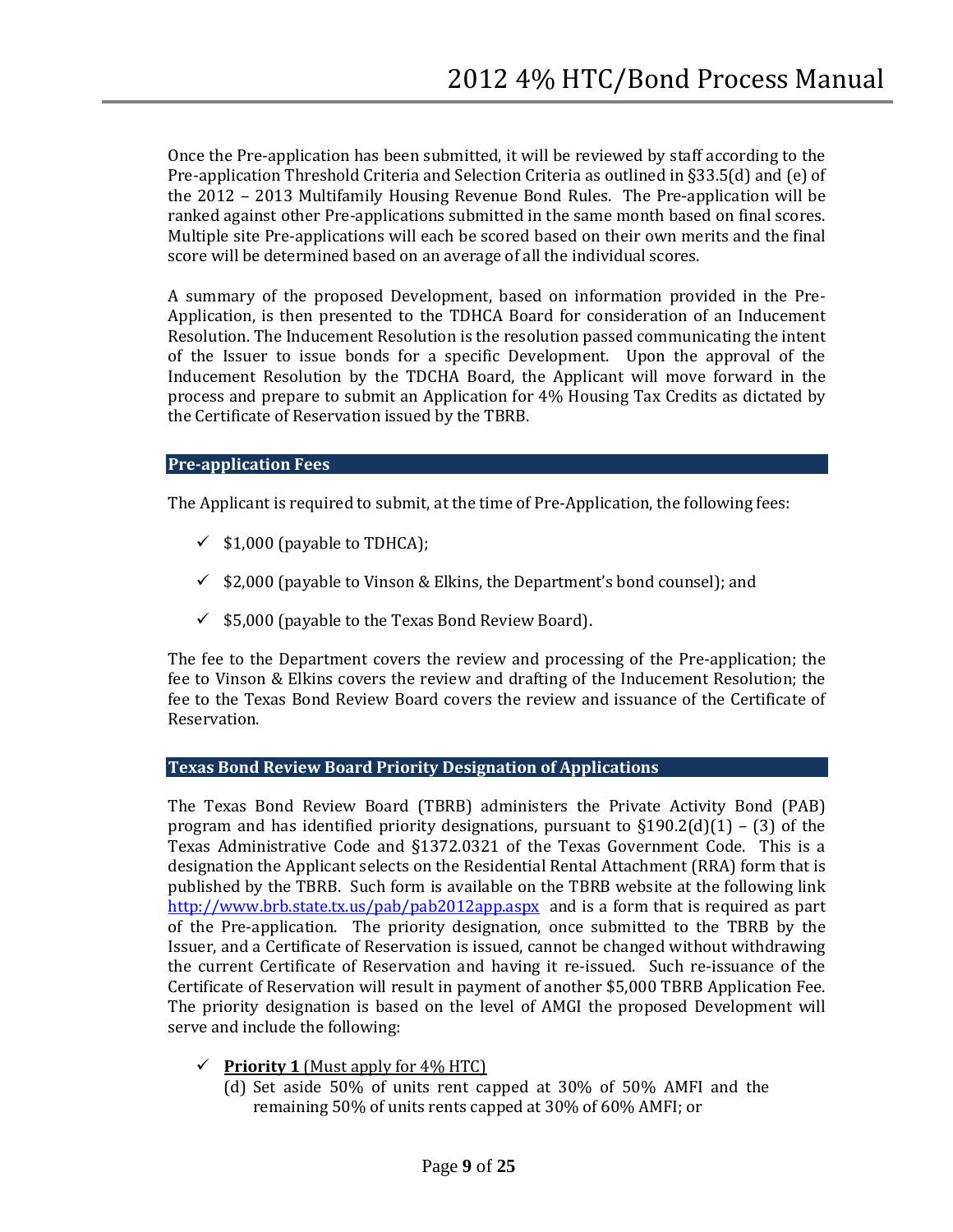- (e) Set aside 15% of units rent capped at 30% of 30% AMFI and the remaining 85% of units rent capped at 30% of 60% AMFI; or
- (f) Set aside 100% of units rent capped at 30% of 60% AMFI for developments located in a census tract with median income that is higher than the median income of the county, MSA or PMSA in which the census tract is located. (http://www.ffiec.gov/geocode/default.htm)
- $\checkmark$  **Priority 2** (Must apply for 4% HTC)
	- Set aside 80% of units rent capped at 30% of 60% AMFI.
	- Up to 20% of the units can be market rate
- $\checkmark$  **Priority 3** (4% HTC not required)
	- Includes any qualified residential rental development. Market rate units can be included under this priority.

The Priority 3 designation offers the most flexibility in terms the inclusion of market rate units. The primary reason for selecting one priority over another is mostly applicable in instances where there are numerous Applications received and limited volume cap availability. In such instances and pursuant to §1372.0321 of the Texas Government In such instances and pursuant to  $$1372.0321$  of the Texas Government Code as well as §33.5(b)(1) of the 2012 – 2013 Multifamily Housing Revenue Bond Rules, Priority 1 transactions will be ranked above Priority 2 transactions which will be ranked above Priority 3 transactions. The ultimate decision on which Priority to select is that of the Applicant.

## **Deadlines for Submitting the 4% and PAB Application**

Once the Pre-application has been approved by the Department's Board, the application will be submitted to the TBRB in the rank order determined by the Department and as outlined above to await a Certificate of Reservation. The Priority designation selected will trigger the deadlines for submission of the HTC Application.

The 4% HTC Application and the PAB Application are essentially one in the same; there is not a separate PAB Application that will need to be submitted to the Department. Applicants that receive a notice of reservation for the 2012 Program Year for private activity volume cap must submit the required Parts of the HTC Application based on the following:

- $\triangleright$  Priority 1 and Priority 2 Applications will only have a 3 day notice by which to file Parts 1 – 4 of the HTC Application with the Department. The Department will communicate with the Applicant its intent on submitting the application to the TBRB for a reservation so the Applicant is prepared to submit Parts 1 – 4 of the HTC Application within the required 3 day timeframe.
- $\triangleright$  Priority 3 Applications will have 14 days from the date the Certificate of Reservation is issued by the TBRB to file Parts  $1 - 4$  of the HTC Application with the Department.

The Application fee along with Parts  $1 - 4$  of the Application must be submitted by the required deadline. The submission format of the HTC Application must follow the requirements outlined in the 2012 Multifamily Programs Procedures Manual which can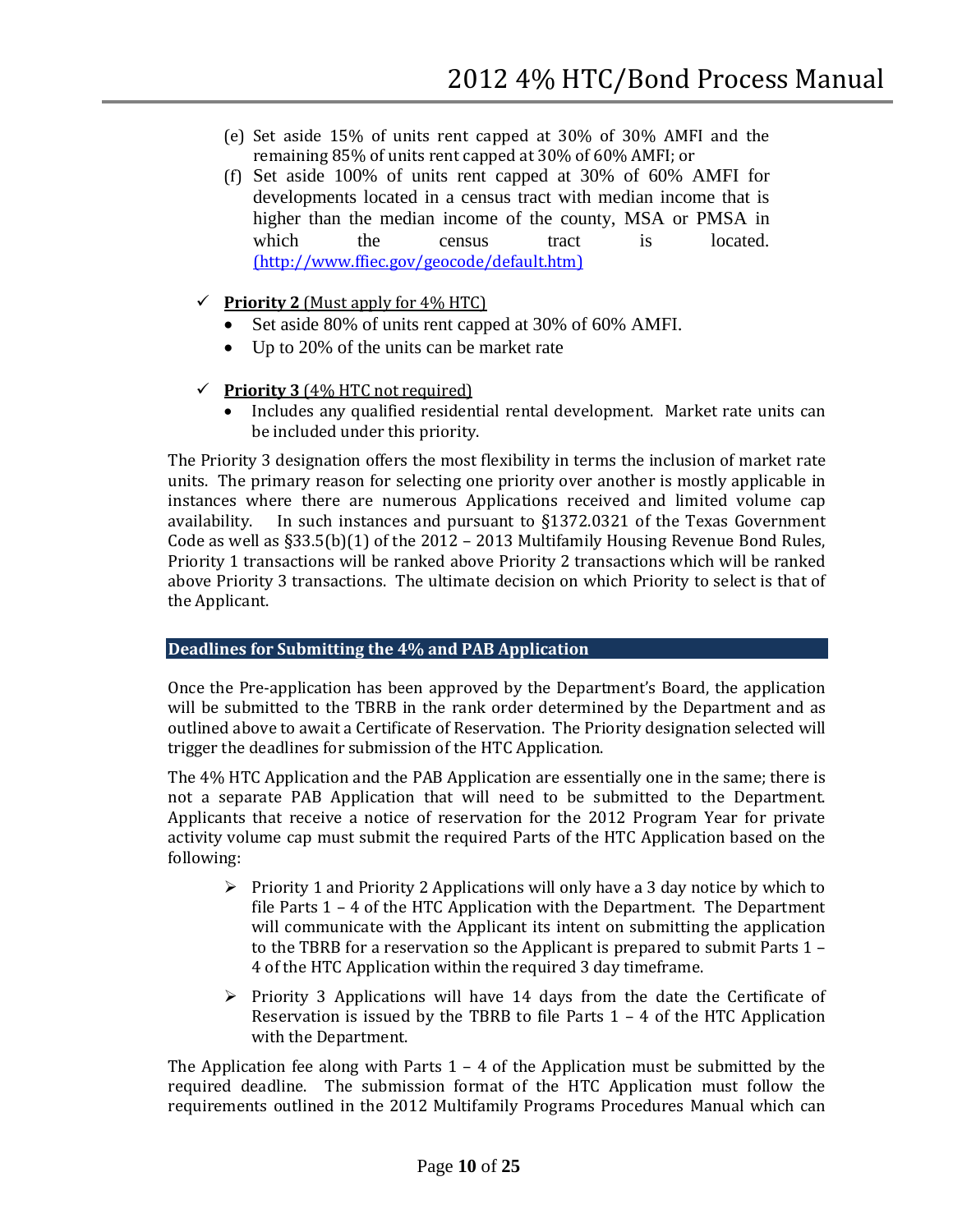be found on the Applications page of the Department's website or at the following link: [http://www.tdhca.state.tx.us/multifamily/applications.htm.](http://www.tdhca.state.tx.us/multifamily/applications.htm) 

The remaining Application items (Parts 5 and 6 and third party reports) will be due 60 days prior to the TDHCA Board meeting at which the decision to issue a Determination Notice would be made. The documentation contained in Parts 5 and 6, as mandated by the QAP, must be submitted by this deadline and in the required format as identified in the 2012 Multifamily Programs Procedures Manual. The 60 day deadline is tied to the TDHCA Board Meeting dates for the calendar year and will vary for each Application based on when their Certificate of Reservation expires. The 2012 TDHCA Board Meeting dates and corresponding 60 day deadlines are:

| <b>60 Day Deadline</b>   | <b>TDHCA Board Meeting</b> |
|--------------------------|----------------------------|
| November 18, 2011        | January 17, 2011           |
| December 16, 2011        | <b>February 16, 2012</b>   |
| January 6, 2012          | March 6, 2012              |
| <b>February 10, 2012</b> | April 12, 2012             |
| March 9, 2012            | May 10, 2012               |
| April 13, 2012           | June 14, 2012              |
| May 11, 2012             | July 10, 2012              |
| June 1, 2012             | July 31, 2012              |
| N/A                      | No Meeting in August       |
| July 6, 2012             | September 6, 2012          |
| August 10, 2012          | October 9, 2012            |
| September 14, 2012       | November 13, 2012          |
| October 12, 2012         | December 13, 2012          |

Once the Certificate of Reservation has been issued by the TBRB, Department staff will send a letter to the Applicant or other designated contact indicating the possible TDHCA Board meeting dates at which the Application can be presented to the TDHCA Board for consideration of a Determination Notice. The Board meeting dates mentioned will be based on the 150 day deadline noted in the Certificate of Reservation. This letter will also indicate, based on the Board meeting dates listed, the corresponding 60 day deadlines. **It is ultimately the responsibility of the Applicant to select the appropriate Board meeting and to submit the remaining Parts of the Application by the corresponding 60-day deadline.** If the remaining Parts are not submitted by such deadline, the Department cannot ensure that the Application will be included on the originally requested Board meeting date. The 150 day deadline, as noted in the Certificate of Reservation, will require the Applicant to have closed on the bond financing and will require having received approval of the Determination to issue HTC.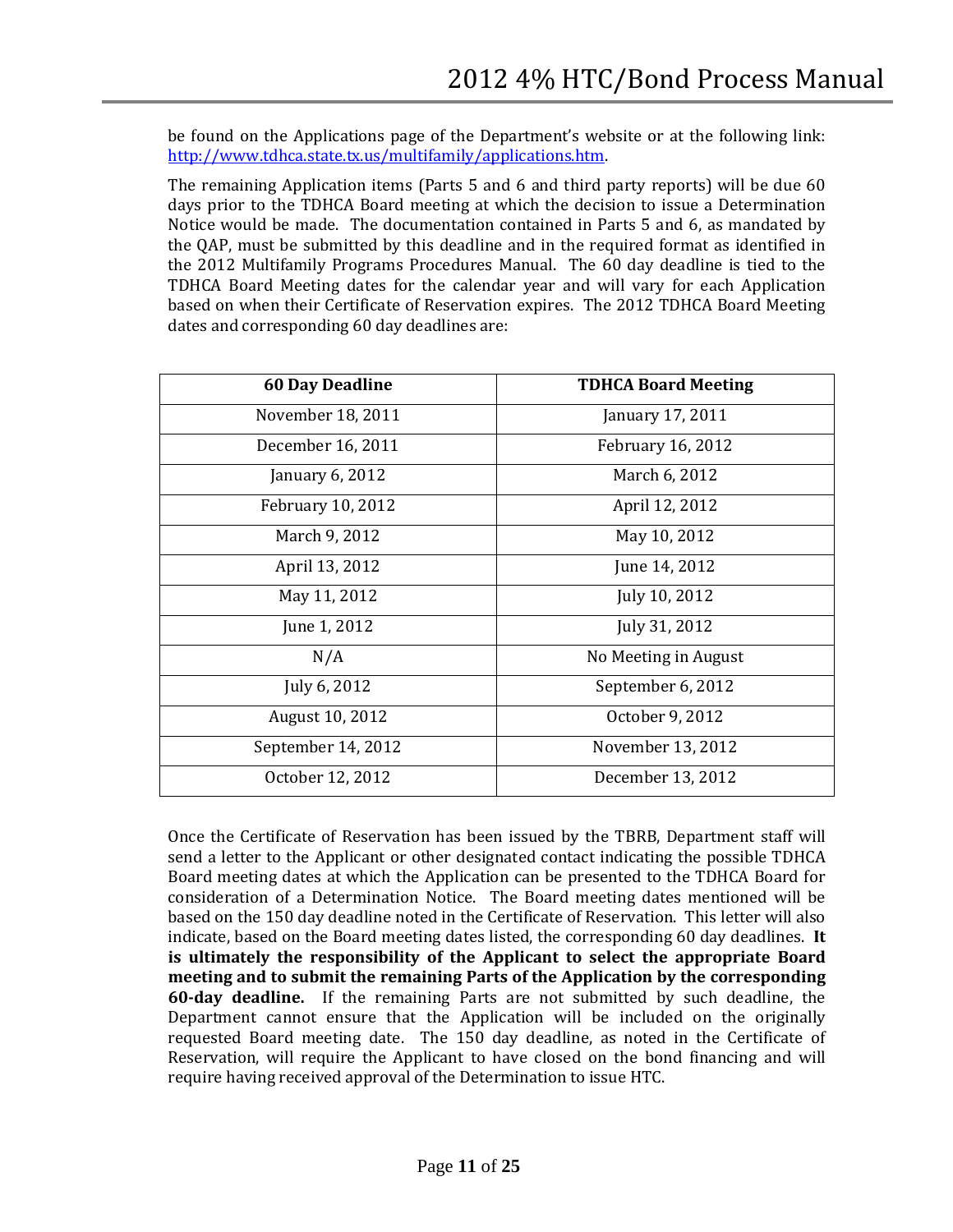## **Application Fees**

A HTC Application fee of \$30 per Unit and a \$10,000 Bond Application fee must be submitted with the Application. If the Application includes multiple sites the full Application fee will be \$30 per Unit or \$10,000, whichever is greater.

Applications in which a Community Housing Development Organization (CHDO) or Qualified Non-Profit Organization intends to serve as the managing General Partner of the Development Owner or Control the managing General Partner of the Development Owner, may be eligible to receive a reduction of 10% off the calculated Application fee. Appropriate documentation must be submitted with payment in order to receive the discounted fee.

## **PAB and HTC Application Process**

The 150 day deadline, as noted in the Certificate of Reservation by the TBRB, will require the Applicant to have closed on the bond financing will require having received approval of the Determination to issue the HTC. This section will provide guidance on the series of events that occur relating to both the bonds and tax credits before the Applicant can close on the financing of the transaction.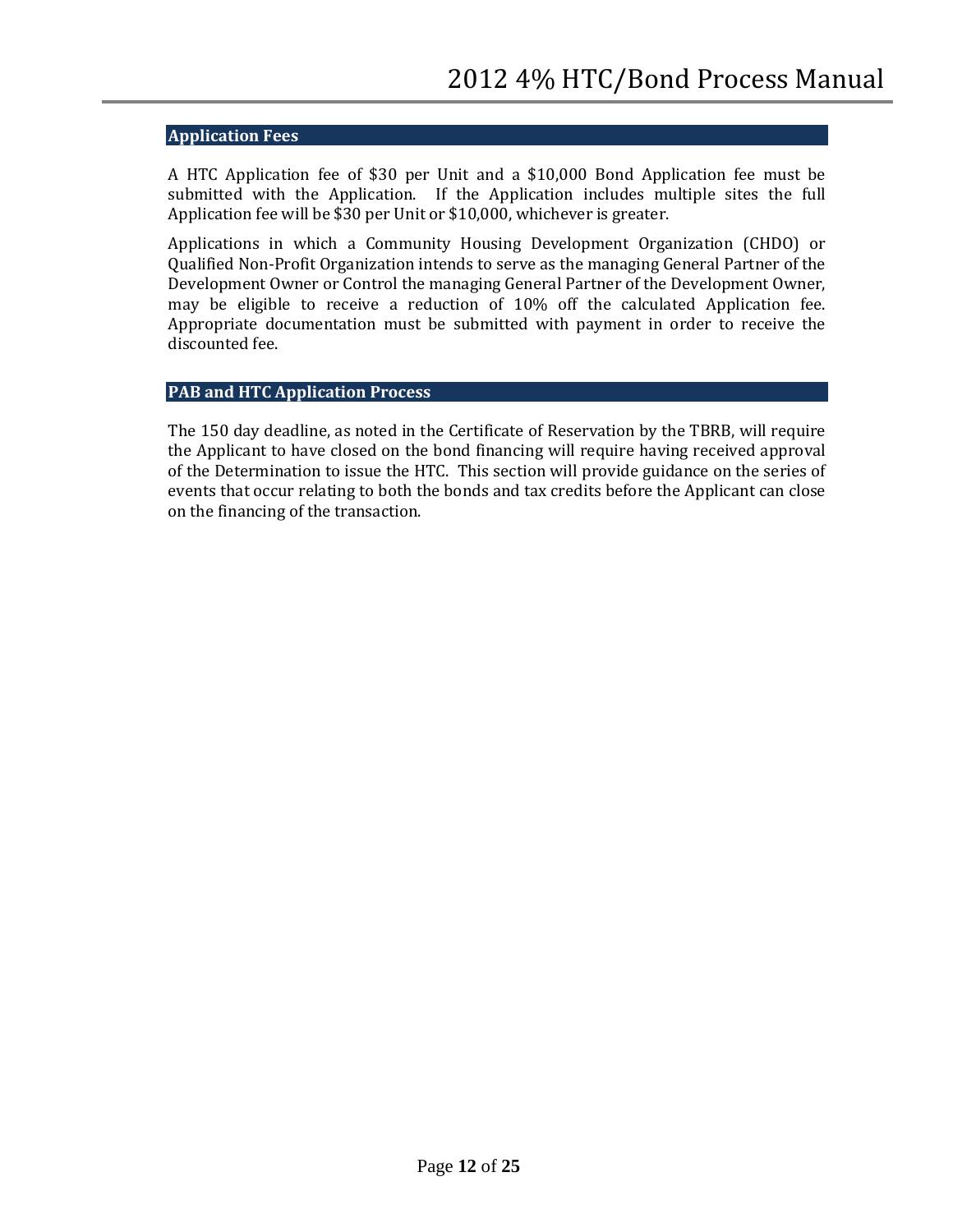The Department staff will prepare a Critical Path Schedule once the Reservation is received, the public hearing has been scheduled and closing dates have been set that will be forwarded to the working group in an effort to keep the transaction moving forward and meeting key target dates. Subsequent to the filing of the Application, the Subsequent to the filing of the Application, the Department's Bond Counsel, Disclosure Counsel, and Financial Advisor will provide the Applicant with fee letters based upon the contemplated bond financing structure.

No later than the 35th calendar day after the Certificate of Reservation is issued a filing will be made on the Applicant's behalf by the Department's bond counsel, Vinson & Elkins, LLP. The purpose of the filing is to solidify the Applicant's organizational structure, specifically, the identity of the Borrower and the General Partner. No changes will be permitted in these entities once this filing is made. NOTE: The principals that comprise the General Partner are not reflected in the filing and may be changed once the filing is made. Vinson & Elkins will compile the documentation and will request the appropriate signatures from the Applicant. The fee to be included with the filing includes 1/3 of the closing fee which is based on the amount of volume cap reserved as reflected in the Certificate of Reservation. The remaining 2/3 of the closing fee will be required at the time of the bond closing. This fee is the responsibility of the Applicant.

The Department will coordinate the scheduling of the TEFRA Public Hearing on behalf of the Applicant. The Applicant will be responsible for all fees associated with such public hearing, including but not limited to, the newspaper legal notice, school rental and security fee. The Department requires the Applicant (and anyone else on the The Department requires the Applicant (and anyone else on the Development Team as designated by the Applicant) to attend and will schedule the hearing on a date convenient for the Applicant. The Department typically schedules the hearing in the evening at a public school closest to the proposed Development. Vinson & Elkins will draft a hearing notice which will be publicized in the local newspaper(s), the Texas Register and sent to US, State and Local Officials and Neighborhood Organizations of record. The hearing and all public comment will be transcribed by a court reporter and the transcript will be included in the Board presentation for the proposed Development.

Once the complete HTC Application, including all third party reports and all applicable fees has been received, the Application will be reviewed for compliance with the requirements of the Qualified Allocation Plan (QAP). Any additional information that is needed will be requested through an Administrative Deficiency. The 2012 – 2103 QAP, specifically §50.7(b)(2)(B), outlines the deficiency process and fees associated with any responses submitted after the deficiency deadline. The Real Estate Analysis Division is responsible for the underwriting process and will review the Application for financial feasibility.

Simultaneously with the Department's review of the HTC Application, the working group, including but not limited to the issuer, its bond counsel, financial advisor and disclosure counsel, along with the Borrower and their counsel, the bond underwriter and their counsel, the limited partner and their counsel, the bond trustee and their counsel will have regular conference calls to solidify the bond financing documents. It is important that all applicable parties review and provide comments on the documents being circulated so as to meet the appropriate deadlines relating to filings with the Attorney General's Office and the TDHCA Board. Typically, multiple drafts of the legal documents are anticipated before being considered substantially final.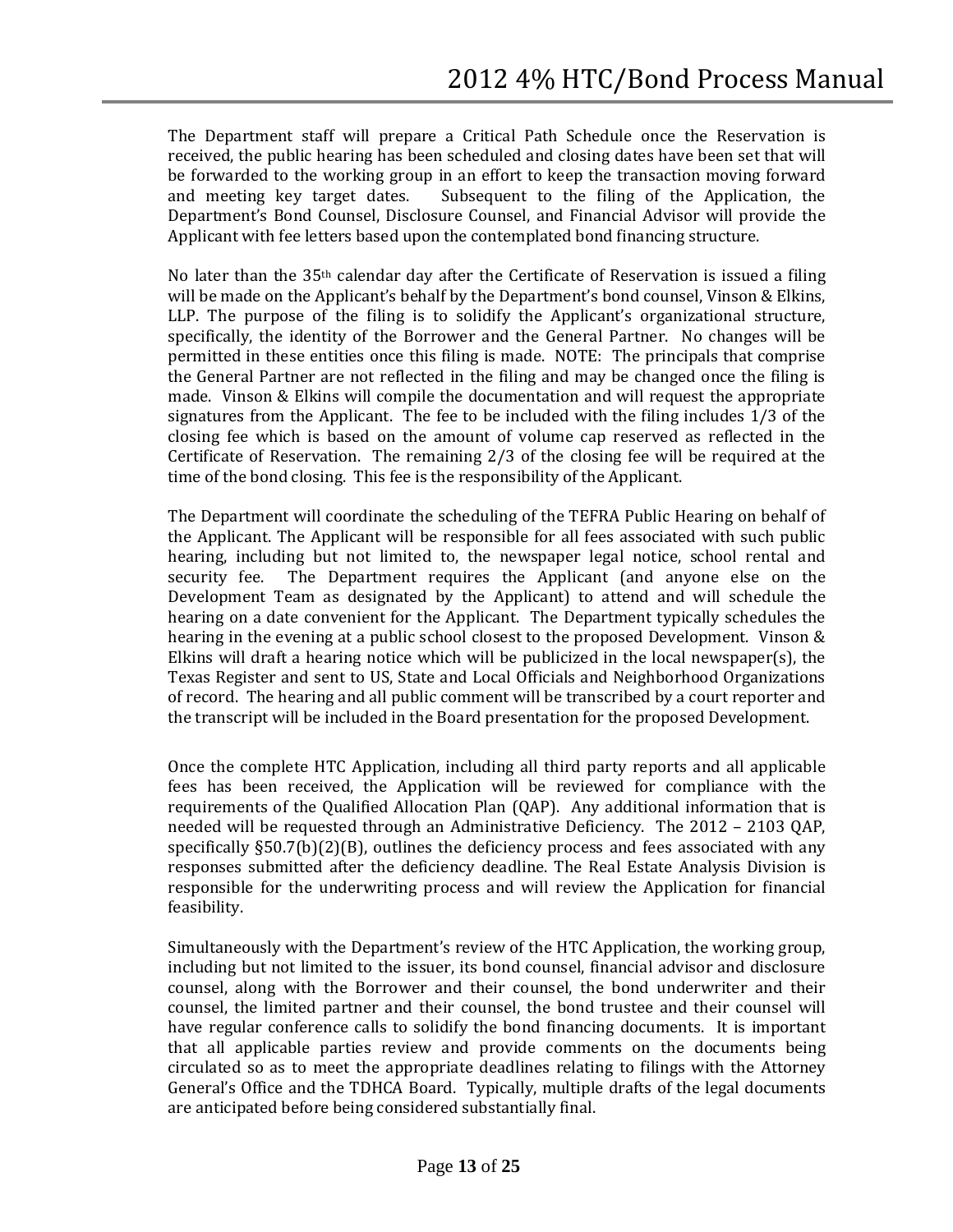All third party final commitments (Credit Enhancer, Tax Credit Equity Provider and Letter of Credit Provider, etc) debt service schedules, detailed sources and uses with costs of issuance breakdown and surveys) must be received by the Department fourteen (14) business days prior to the posting of the TDHCA board meeting agenda in order to insure complete accurate information will be available for Board consideration. Additionally, no later than fourteen (14) days before the Board meets to consider the transaction, the Applicant must submit, to the Department, written evidence that the local entity responsible for initial approval of zoning has approved the appropriate zoning and that they will recommend approval of the appropriate zoning to the entity responsible for final approval of zoning decisions and any required local resolutions approving the Development.

Upon completion of the underwriting and the substantial finalization of the bond financing documents and the final bond resolution, the Application is presented to the TDHCA Board for their consideration on the issuance of the Bonds and the issuance of a Determination Notice for the housing tax credits. In the instance of privately placed bonds, the bond pricing, interest rate and maturity date of the bonds must be identified in the Bond Resolution for TDHCA Board consideration and once approved by the TDHCA Board cannot be changed. In the instance of publicly offered bonds the bond pricing is determined by the underwriters. All documentation that will be presented to the Board will be made available on the Department's website at the following link: [http://www.tdhca.state.tx.us/au\\_boardcenter.htm](http://www.tdhca.state.tx.us/au_boardcenter.htm) seven (7) days prior to the meeting. This will include the Real Estate Analysis Underwriting Report detailing the recommended amount of housing tax credits.

The approval process on the bonds consists of approval by the TDHCA Board and the Texas Attorney General's Office. Bond documents and related supporting documents and certificates must be provided to Texas Attorney General's Office for approval at least 17 business days prior to closing. The Department's housing transactions that have no impact to the state's general revenue fund shall be exempt from approval by the TBRB with the exception of housing transactions that request an ad valorem tax reduction or exemption. The consideration of the TBRB Planning Session and Board meeting dates are factored into the timeline for closing, should they be required. Once the Department receives approval from the TBRB the transaction can proceed towards closing provided that all necessary approvals from the local municipalities, including building permits, have been obtained, or evidence is provided that the permits are obtainable subject only to payment of municipal fees. Also required at this time will be evidence of available utilities (a letter from the local municipality stating that utilities will be available). Vinson & Elkins will coordinate the various filings of the bond documents with the Attorney General's office as well as the registration of the bonds with the Comptroller's office. The closing will take place at the offices of Vinson & Elkins in Austin and generally includes a two-day process; pre-closing where all the closing documents are reviewed and signed and the closing day where the bonds are sold and the funds are disbursed.

On the tax credit side of the transaction, once approved by the TDHCA Board, the Board shall authorize the Department to issue an appropriate notice to the Development Owner that the Development satisfies the requirements of the QAP and Department Rules in accordance with IRC  $\S 42(m)(1)(D)$ . Such notice is referred to as the Determination Notice and is typically issued within a few days after receiving Board approval. The Determination Notice sets forth the HTC amount with which the Development is eligible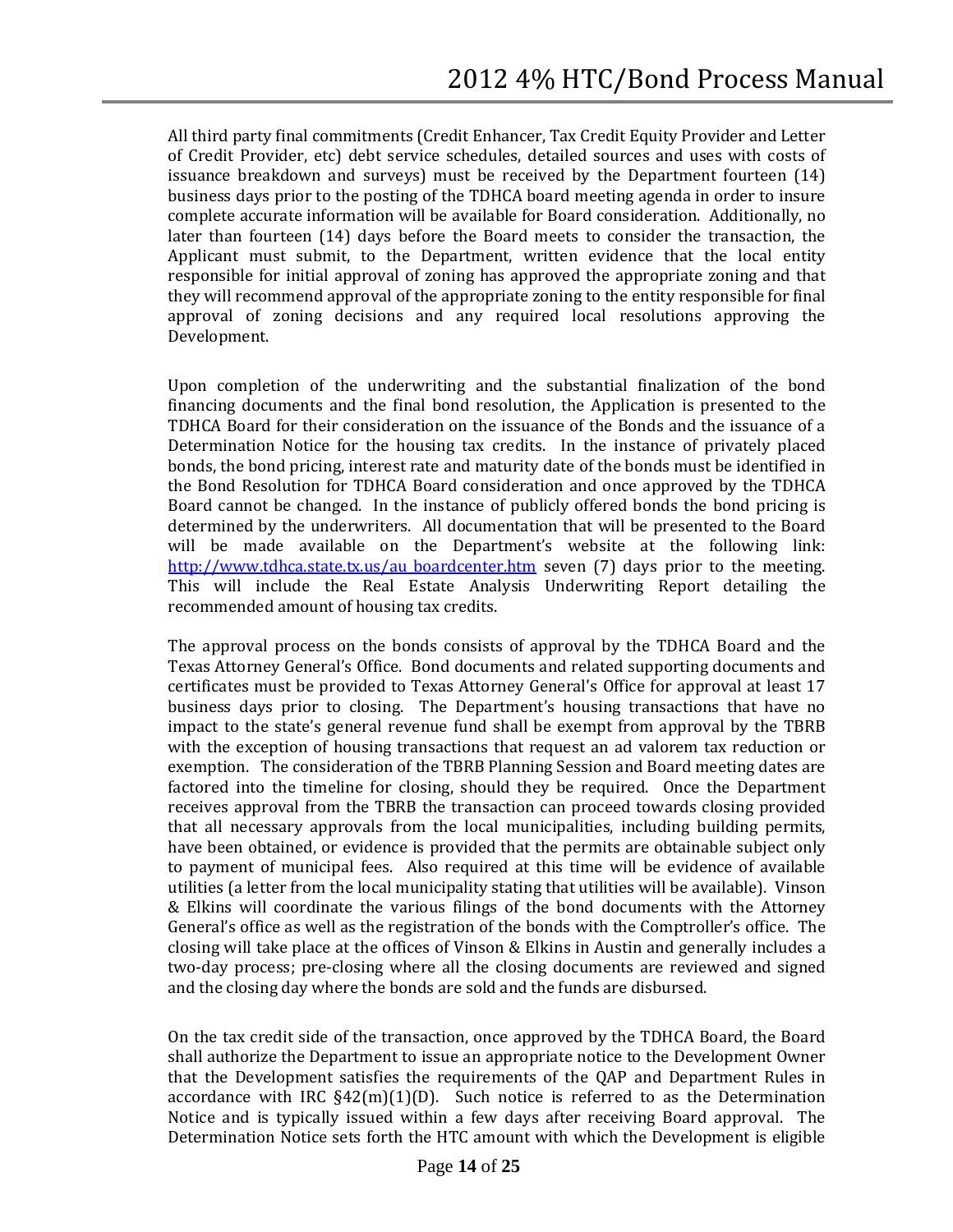to receive based on the Department's underwriting analysis and information provided in the Application. The actual amount of HTC the Development qualifies to receive will be determined at the time the Cost Certification is submitted to the Department. In addition to the HTC amount, the Notice will include the Commitment and Inspection Fee to be paid, the Building ID Numbers, any conditions placed on the award and due dates for documentation required to satisfy those conditions and due dates for additional documentation relating to any conditions noted that must be submitted to the Department at a later date. The Applicant must execute the Notice and return the original along with all applicable fees and other required documentation as outlined in the Notice no later than thirty (30) days after its Effective Date. The Determination Notice expiration date may not be extended.

## **General Eligibility Criteria**

This section outlines some of the general eligibility criteria for Private Activity Bond and Housing Tax Credit Applications; however, the Applicant is encouraged to review the 2012-2013 Multifamily Housing Revenue Bond Rules, the 2012-2013 Qualified Allocation Plan and any applicable state and/or federal regulations for a more comprehensive review of the eligibility requirements for the programs for which they are applying.

- The set-aside requirements for the development include the following and must be evenly distributed throughout the development and shall include an even amount of each type of unit.
	- o At the Applicant's option, designated at application, at least **20%** of all completed units must be occupied by persons or families whose income does not exceed **50%** of the area median income; **or**, at least **40%** of all completed units must be occupied by persons or families whose income does not exceed **60%** of the area median income. This requirement must be met on or prior to the closing date unless the development is under construction (these are the minimum federal set asides).
	- o **100%** of the units must be occupied by persons or families whose income does not exceed **140%** of area median income;
	- o **7%** of the units must be designed for and made available to persons with **special needs** pursuant to §2306.513, Texas Government Code;
	- o For additional state set aside requirements see §1372, Texas Government Code.
- Qualified Development Period: Will be the greater of thirty (30) years or the period for which any bonds are outstanding. This is evidenced by a Land Use Restriction Agreement recorded in the real property records of the county in which the Development is located.
- Rent Caps: Maximum allowable rents for set-aside units are 30% of applicable income limits minus an allowance for utilities (local Section 8 utility allowances). A schedule of Maximum Allowable Rents by county is available on the Department's website at the following link [http://www.tdhca.state.tx.us/pmcomp/irl/index.htm.](http://www.tdhca.state.tx.us/pmcomp/irl/index.htm) Applicants must obtain a schedule of local Section 8 utility allowances from the local Housing Authority.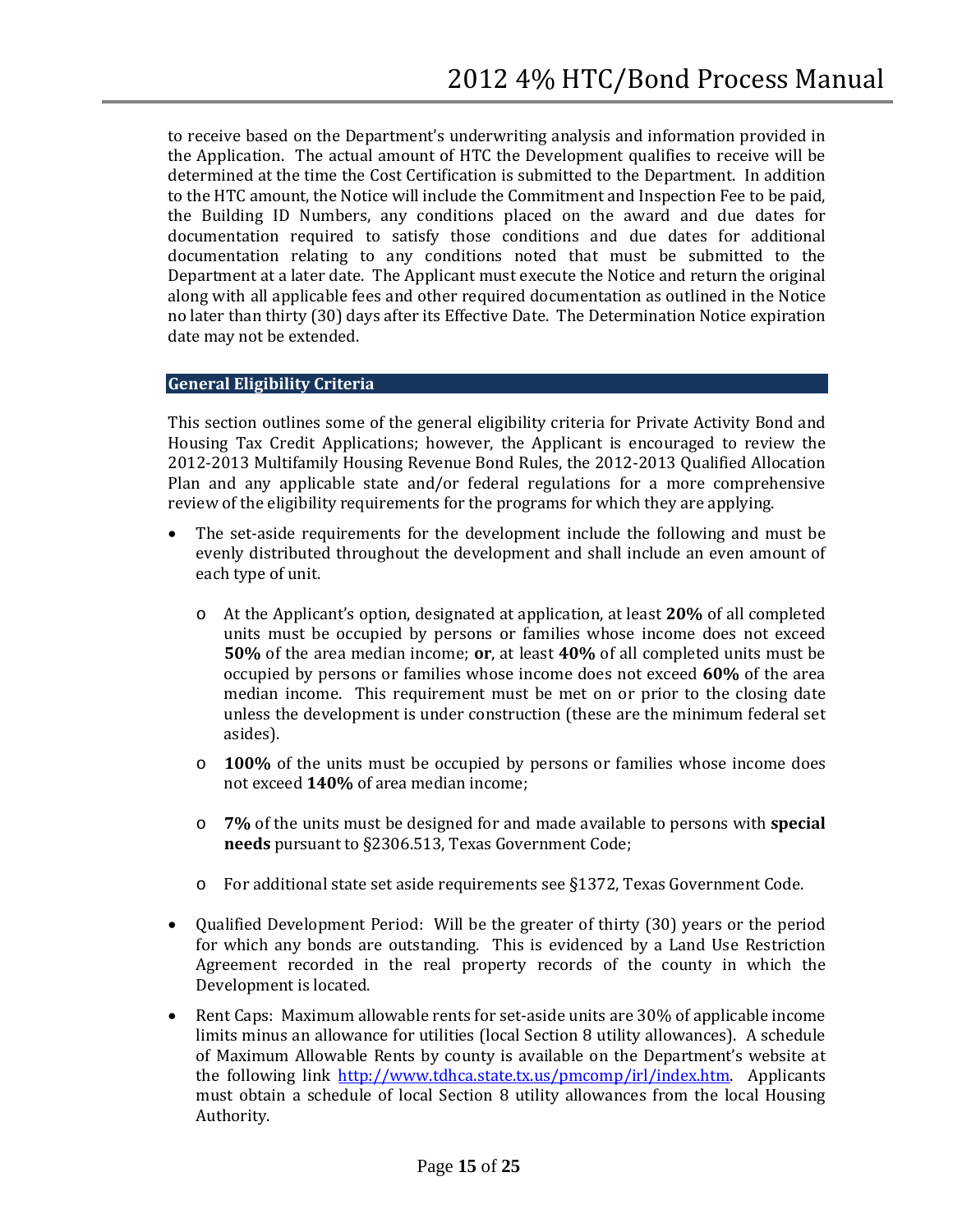- Tenant Programs: The Applicant must offer a variety of tenant programs. Specific programs must be designed to meet the needs of the current tenant profile and will be required to be identified at the time the LURA is submitted to the Department.
- Fair Housing Act: All developments must comply with the United States' Fair Housing Act which prohibits discrimination in the sale, rental, and financings of dwellings based on race, color, religion, sex, national origin, familial status, and disability. The Act also mandates specific design and construction requirements for multifamily housing built for first occupancy after March 13, 1991, in order to provide accessible housing for individuals with disabilities.
- Debt Coverage: A minimum 1.15 debt coverage inclusive of all on-going fees, including the Department's fees, or otherwise higher debt coverage required by rating agency, credit enhancer or private placement buyer.
- Debt Rating: Minimum of an "A" rating from Standard & Poors ("S&P"), or an equivalent rating from FITCH or Moody's Investor Service, to-be-maintained on an ongoing basis, for publicly offered bonds. Bonds rated less than "A" must be accompanied by an investor letter. Private placements are allowed without a rating but must be placed with institutional investors under an investor letter acceptable to the Department. Ratings may be obtained through the S&P Affordable Housing Program, private credit enhancement, or FHA insurance.
- Interest Rate: Market rate for tax-exempt bonds or a negotiated rate on institutional private placements.
- Amortization: Generally 20 to 40 years. Term and amortization will be determined by TDHCA if not determined by credit enhancement provider or bond purchaser.
- Loan Term: Generally 30 to 40 years depending on property age and condition as limited by remaining useful life of Development.
- Loan to Value: Maximum allowable as determined by credit enhancer, rating agency, or bond purchaser (if private placement). The Department's maximum is generally 100% including debt-service reserves as collateral value.
- Loan to Cost: Up to 100% financing, including costs of bond issuance and reasonable and customary fees associated with a real estate transaction [see "Definitions" for eligible costs]. No more than 25% of bond proceeds may be used for acquiring land. Eligible Cost of Issuance must not exceed 2% of the aggregate principal amount of the tax-exempt bonds.
- Recourse: Generally non-recourse. However, all obligations of the Applicant to indemnify the issuer, to pay certain fees and expenses, and to comply with appropriate tax covenants will be full recourse obligations against the Borrower.
- Prepayment: May be subject to a prepayment fee or assumption fee as required by a private placement buyer. TDHCA requires a 0.25% assumption fee in all cases.
- Cost of Issuance:The Applicant is responsible for paying **all** costs of issuance including, but not limited to, fees for bond counsel, disclosure counsel, underwriter, underwriter counsel, financial advisor, bond trustee, trustee counsel, rating agency, and credit provider (if any). Depending on transaction size and complexity, costs of issuance generally range from 3% to 5% of the total debt. Costs of issuance over the 2% eligible for tax-exempt financing may be financed with equity or taxable bond proceeds.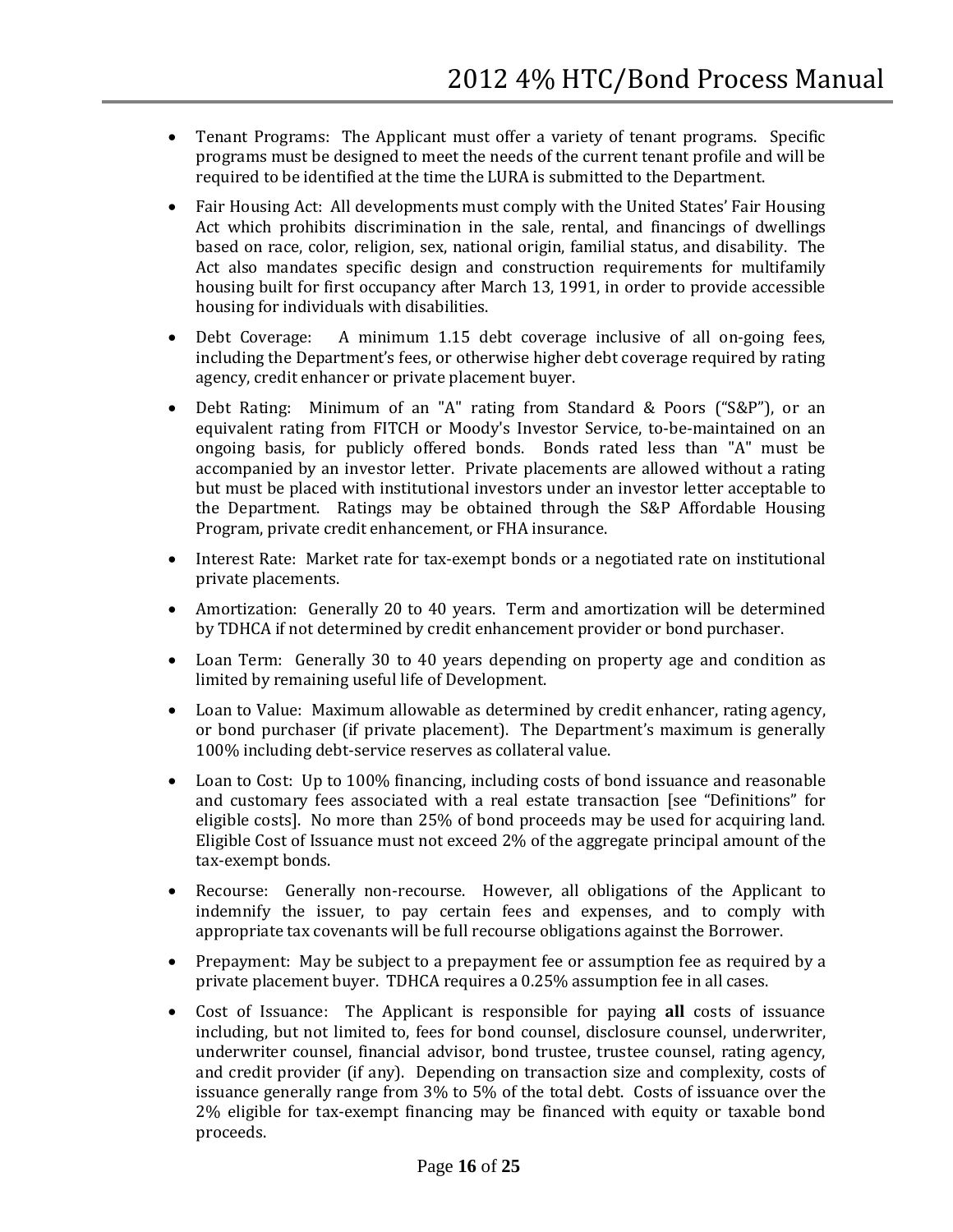## **Department Fees due at Closing**

The Department, as Issuer, will require an Origination Fee equal to 50 basis points (bps) of the issued bond amount, a Bond Administration Fee equal to 10 bps of the issued bond amount (2 years worth will be due at closing) and a Bond Compliance Fee equal to \$25 per Unit.

## **Ongoing Department Bond Fees**

As part of the issuance of private activity bonds, the Department will require an ongoing Bond Administration Fee equal to 10 bps of the outstanding bond amount, paid in arrears. There will also be an annual Bond Compliance Fee of \$25 per Unit, paid in advance.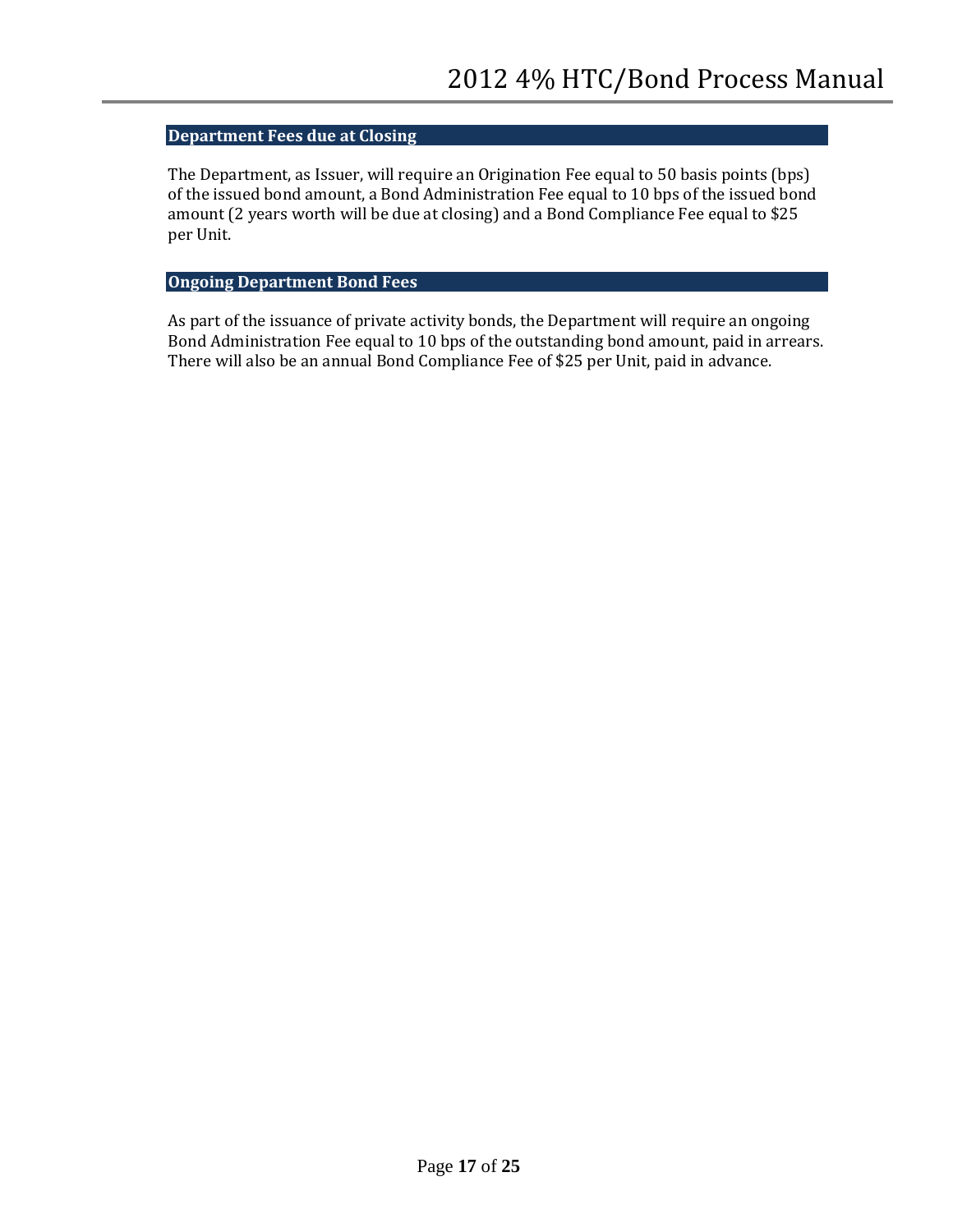## <span id="page-17-0"></span>Determination **Notice**

Once an Application has been approved by the TDHCA Board, the Board shall authorize the Department to issue an appropriate notice to the Development Owner that the Development satisfies the requirements of the QAP and Department Rules in accordance with  $\S42(m)(1)(D)$  of the Code. Such notice is referred to as the Determination Notice and is typically issued within a few days after receiving Board approval.

The Determination Notice sets forth the HTC amount with which the Development is eligible to receive based on the Department's underwriting analysis and information provided in the Application. The actual amount of HTC the Development qualifies to receive will be determined at the time the Cost Certification is submitted to the Department. In addition to the HTC amount, the Notice includes the Building ID Numbers, the Issuance, Effective and Expiration dates, any conditions placed on the award and due dates for documentation required to satisfy those conditions and due dates for additional documentation relating to any conditions noted that must be submitted to the Department at a later date.

The Applicant must execute the Notice and return the original along with the documentation identified below no later than thirty (30) days after its Effective Date. The Determination Notice Expiration Date may not be extended. The documentation to be submitted includes the following:

- $\checkmark$  Commitment Fee:
- $\checkmark$  Inspection Fee;
- $\checkmark$  Proof of Final Zoning (if proposed or needed to be changed from Application);
- $\checkmark$  Evidence of authority to do business in Texas from the Texas Secretary of State (i.e. Certificate of Filing);
- $\checkmark$  Certificate of Account Status from the Texas Comptroller of Public Accounts or a statement that the entity is newly formed and no certificate exists;
- $\checkmark$  Certificate of Name Reservation from the Texas Secretary of State;
- $\checkmark$  Evidence of who has the authority to sign on behalf of the Applicant (i.e. can be in the form of a corporate resolution);
- $\checkmark$  Documentation relating to any conditions of the award identified in the REA Underwriting Report that are required to be met at the Determination Notice.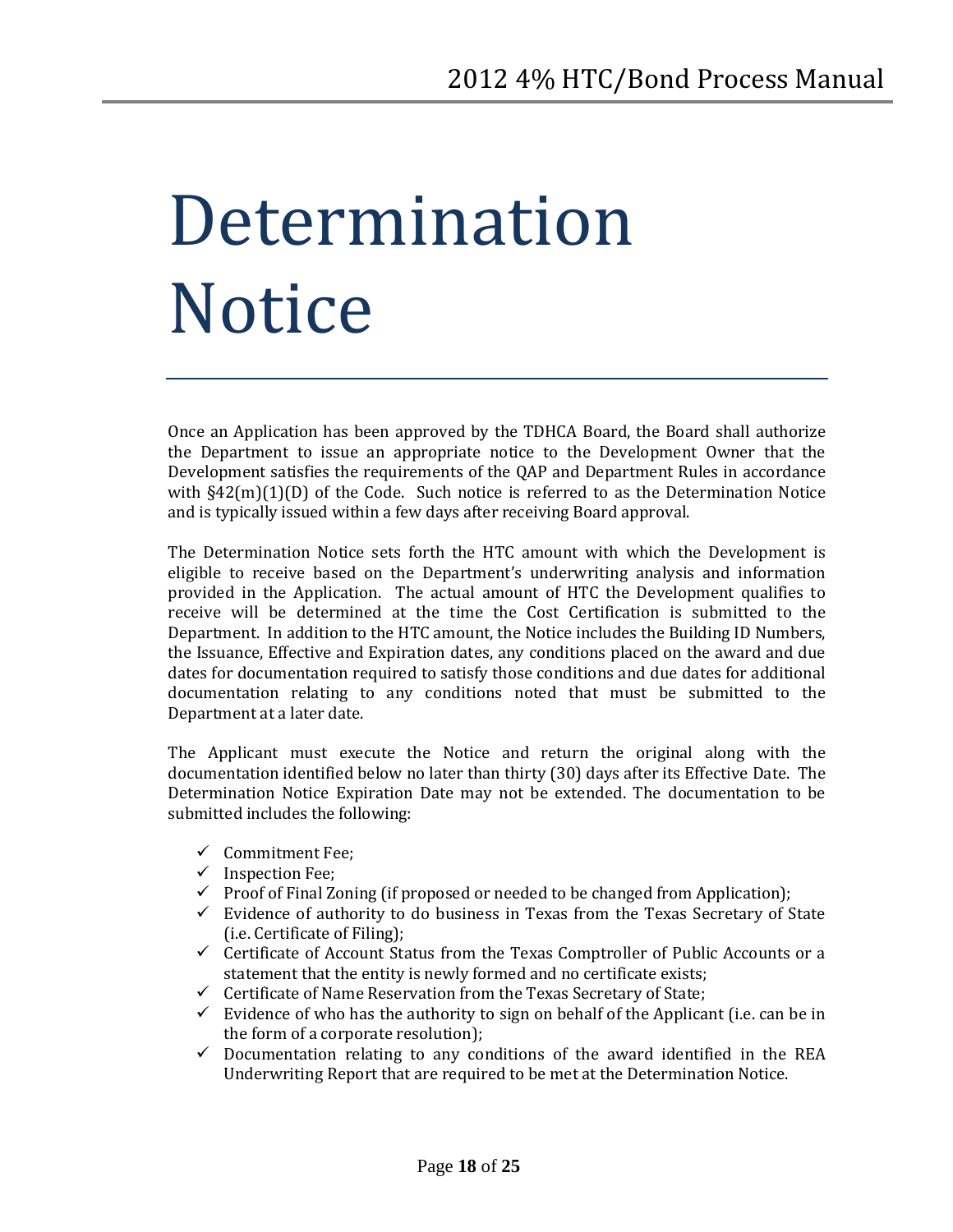## <span id="page-18-0"></span>Agreement & Election Statement

The Development Owner may execute an Agreement and Election Statement for the purpose of fixing the Applicable Percentage with respect to a building or buildings for the month in which the bonds were closed as provided for in §42(b)(2) of the Code. In situations where bonds were issued at the end of the month, the Development Owner can claim the Applicable Percentage for that month provided the election is made not later than 5th day after the close of such month. If the election is not made for the month the bonds closed, the Applicable Percentage will be determined based on the month each building is placed in service.

The Agreement & Election Statement form is provided by the Department in Word format and can be found on the Department's website at the following link: [http://www.tdhca.state.tx.us/multifamily/htc/](http://www.tdhca.state.tx.us/multifamily/htc). The Department must receive the original executed Agreement and Election Statement.

#### **Instructions for Completing the Agreement & Election Statement**

**Opening Section**: Fill in the blanks as appropriate.

**Section 1**: Fill in the month in which the Applicable Percentage will be locked.

**Section 2**: Complete the percentage of Aggregate Basis for each building; attach a schedule to identify additional buildings, if necessary.

**Section 3**: Check the appropriate box to indicate the Issuer of the bonds.

**Section 4**: Execute and notarize the form.

## **Deadlines for Submitting the Agreement & Election Statement**

Should the Development Owner elect to execute the Agreement and Election Statement, they are encouraged to return the executed original to the Department simultaneously with the executed Determination Notice. If the bond closing has not occurred prior to the expiration of the Determination Notice then the Development Owner shall submit the executed Agreement and Election Statement with the Post Bond Closure Submission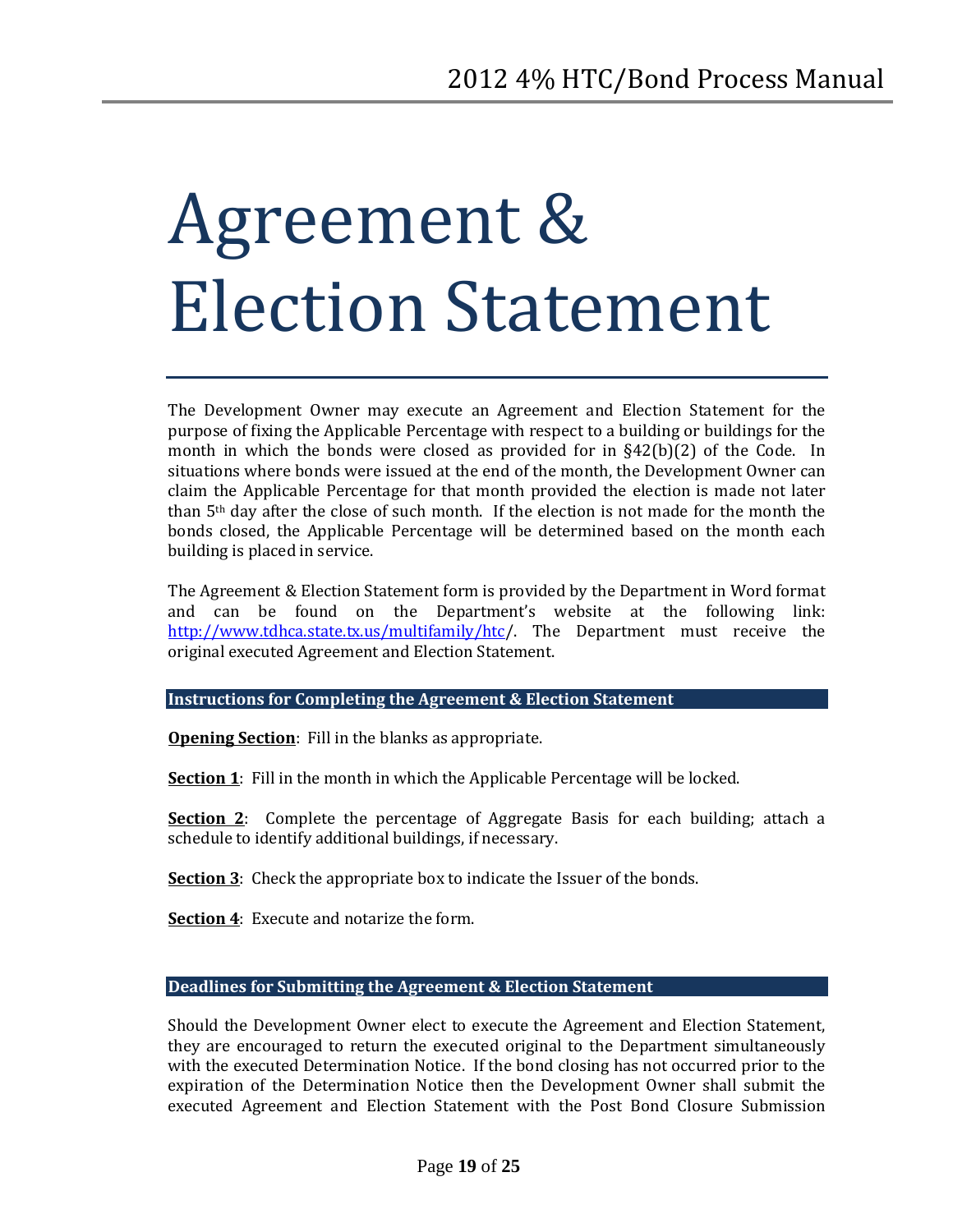documents required 60 days after closing on the bonds as identified previously in this Manual.

**Delivery Instructions**

Deliver To: (overnights) Multifamily Finance Division Texas Department of Housing and Community Affairs 221 East 11th Street Austin, Texas 78701

Regular Mail: P.O. Box 13941 Austin, Texas 78711

Please note that the Applicant is solely responsible for proper delivery.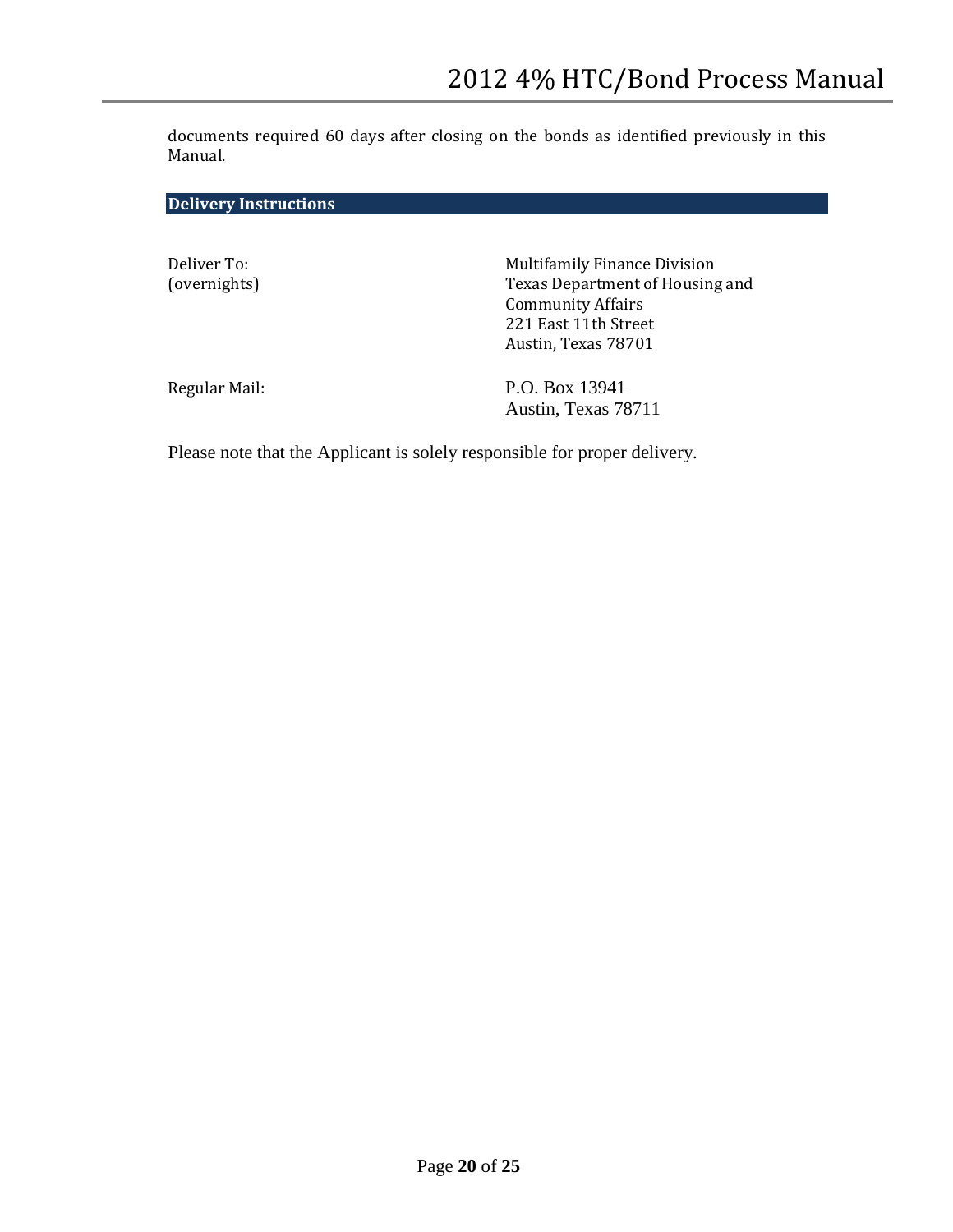# <span id="page-20-0"></span>Certification of 4% HTC Applications with new Docket Numbers

Applications under the 4% HTC program that receive approval by the Board as evidenced in a Determination Notice, but do not close on the bonds prior to the Certificate of Reservation expiration date (i.e. the 150 day deadline), and subsequently have that docket number withdrawn from the TBRB may have their Determination Notice reinstated.

The Applicant will need to receive a new docket number from the TBRB and meet the requirements of  $\S50.11(e)(1)$  or (2) of the 2012 – 2013 of the Qualified Allocation Plan (QAP) as excerpted below.

The new docket number must be issued in the same program year as the original docket number and must not be more than four (4) months from the date the original application was withdrawn from the TBRB. The Application must remain unchanged. This means that at a minimum, the following cannot have changed:

- site control;
- total number of units;
- unit mix (bedroom sizes and income restrictions);<br>• design/site plan documents;
- design/site plan documents;
- financial structure including bond and HTC amounts;<br>• development costs:
- development costs;<br>• rent schedule;
- rent schedule;<br>• operating expe
- operating expenses;<br>• sources and uses;
- sources and uses;<br>• ad valorem tax exe
- ad valorem tax exemption status;<br>• target population;
- target population;
- scoring criteria (at Pre-application if TDHCA is Issuer); or
- TBRB priority status including the effect on the inclusive capture rate.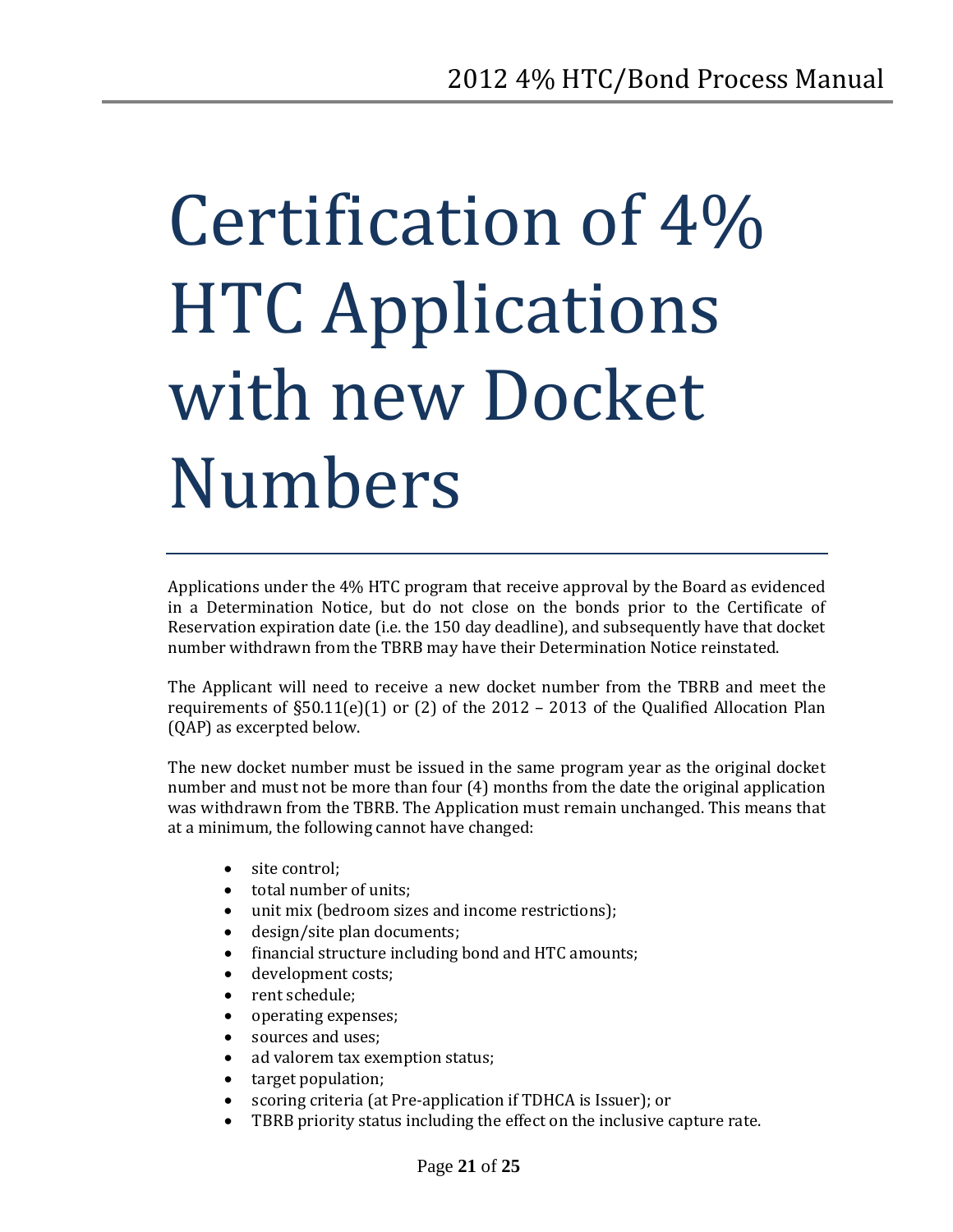The entities involved in the Applicant entity and Developer cannot change; however, the certification can be submitted even if the lender, syndicator or issuer changes, as long as the financing structure and terms remain unchanged.

The public notifications under §50.8(9) of the 2012 – 2013 of the QAP are not required to be reissued. A revised Determination Notice will be issued once notice of the assignment of a new docket number has been provided to the Department and the Department has confirmed that the capture rate and market demand remain acceptable.

If there are changes to the Application as referenced above or if there is public opposition, the Applicant will be required to submit a new HTC Application in full, along with the applicable fees, to be reviewed and evaluated in its entirety in order for a new Determination Notice to be issued.

## **Deadlines for Submitting the Certification with New Docket Number Form**

This certification must be submitted no later than thirty (30) days after the date the TBRB issues the new docket number. In the event that the Department's Board has not yet approved the Application, the Application will continue to be processed and ultimately presented to the Board for consideration. The Applicant must contact the Department to obtain a copy of the *Certification of Tax Exempt Bond Applications with New Docket Numbers* Form.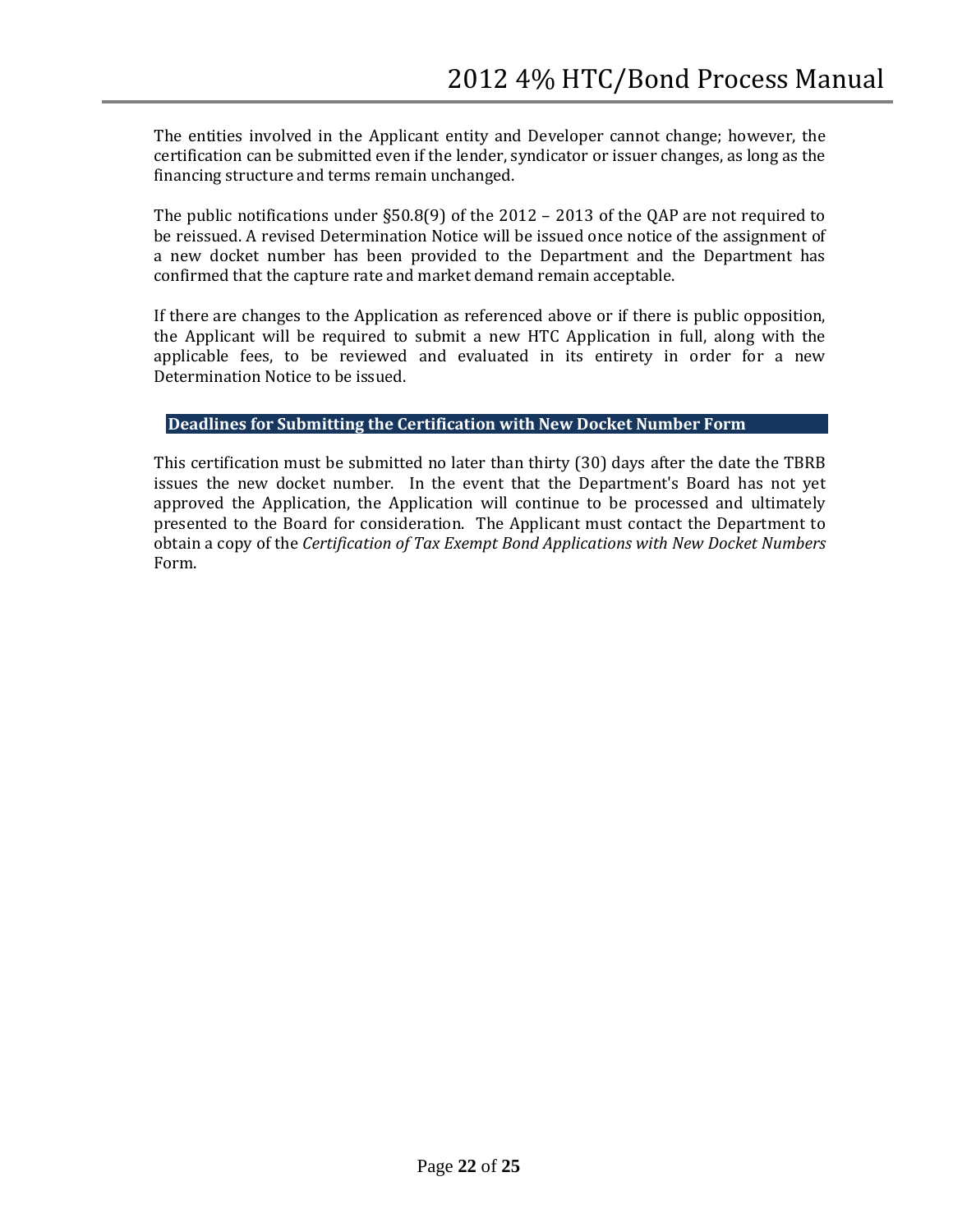## <span id="page-22-0"></span>Post Bond Closure Submission Documents

## **Documents Required Post Bond Closing**

Regardless of the Bond Issuer, the Department will require a series of documents to be submitted not later than 60 days after the closing on the bonds. These documents include the following:

- Management Plan;
- Affirmative Marketing Plan Form;
- Evidence of Fair Housing Training;
- Architect's Certification Form; and
- Agreement and Election Statement (if applicable).

## **Instructions for Completing the Forms**

Management Plan

The Management Plan must clearly state the following and be signed.

- 1. Prospective applicants who hold Section 8 vouchers or certificates are welcome to apply and will be provided the same consideration for occupancy as any other prospective tenant;
- 2. Any minimum income requirements for Section 8 voucher and certificate holders will only be applied to the portion of the rent the prospective tenant would pay, provided, however, that if Section 8 pays 100% of the rent for the unit, the housing sponsor may establish other reasonable minimum income requirements to establish other reasonable minimum income requirements to ensure that the tenant has the financial resources to meet daily living expenses. Minimum income requirements for Section 8 voucher and certificate holders will not exceed 2.5 times the portion of rent the tenant pays; and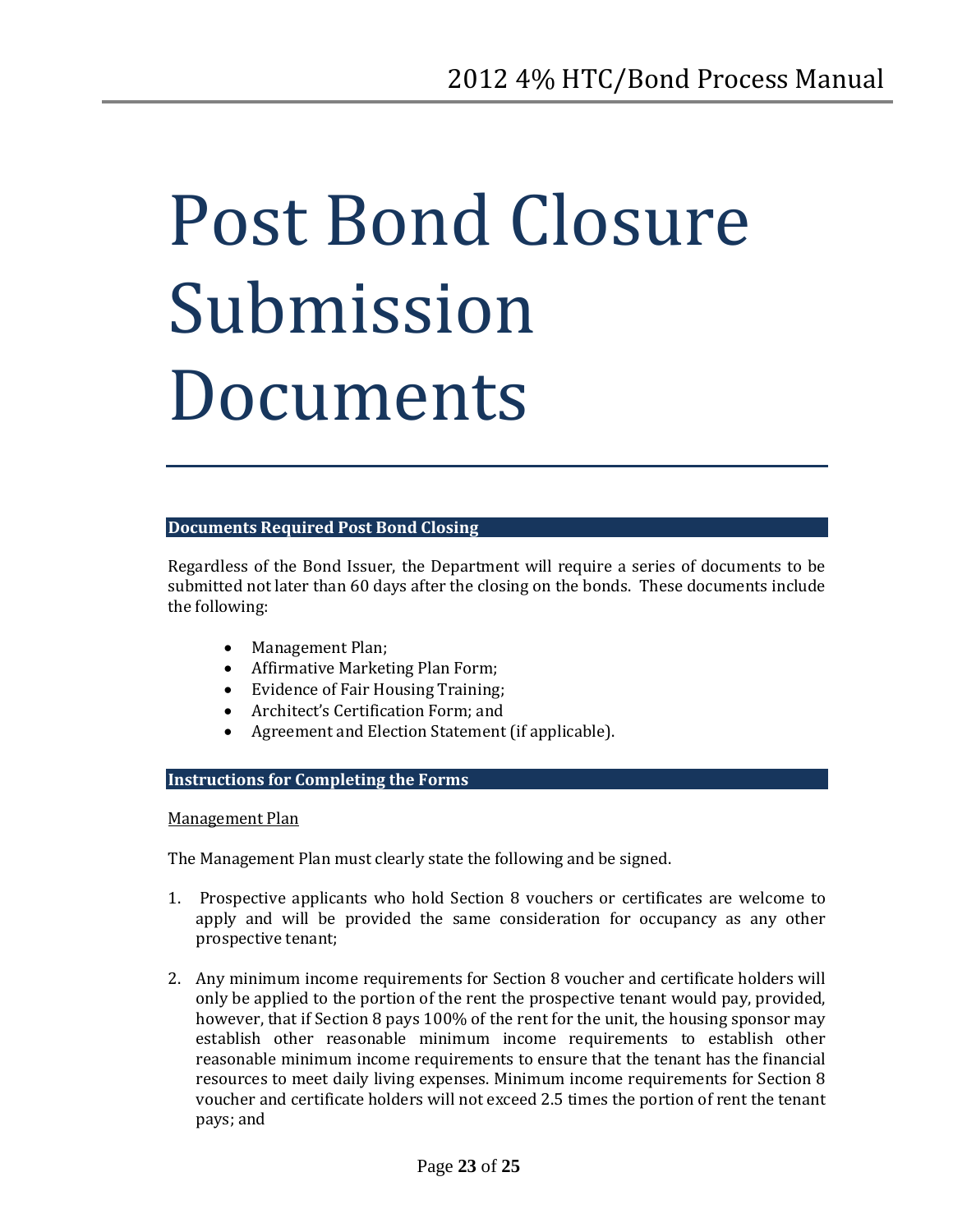3. All other screening criteria, including employment policies or procedures and other leasing criteria (such as rental history, credit history, criminal history, etc.) must be applied to the prospective tenants uniformly and in a manner consistent with the Texas and Federal Fair Housing Acts and with Department requirements.

## Affirmative Marketing Plan Form

The Plan submitted should be the HUD Form that is available at the following link which also includes instructions for completing the form: **[http://portal.hud.gov/hudportal/documents/huddoc?id=935-2a.pdf.](http://portal.hud.gov/hudportal/documents/huddoc?id=935-2a.pdf)** The form should be completed and signed. If an alternative format for the Affirmative Marketing Plan is being submitted, then the information contained in the Plan must, at a minimum, contain all the information that is included in the HUD Form.

## Fair Housing Training

The Development Owner or Management Company must submit evidence of attendance at a Department-approved Fair Housing training relating to leasing and management issues for at least five hours; and

The Development Architect or Engineer responsible for Fair Housing compliance for the Development must submit evidence of attendance at a Department-approved Fair Housing training relating to design issues for at least five hours, on or before the date the bonds are closed. Certifications must not be older than 2 years from the date of submission of these documents.

## Post Application Architect Certification Form

Relating to representations of the Application and accessibility standards in accordance with §50.8(5)(G) and (H) of the 2012 - 2013 QAP. Form should be completed, signed and notarized.

## Agreement and Election Statement

The Development Owner may execute an Agreement and Election Statement for the purpose of fixing the Applicable Percentage with respect to a building or buildings for the month in which the bonds were closed as provided for in  $\S 42(b)(2)$  of the Code. If this Statement was not submitted at the time the executed Determination Notice was submitted to the Department then it should be submitted with these documents, provided the Applicable Percentage was fixed. The Statement should be signed and notarized.

## **Deadline and Method for Submission**

These documents must be submitted no later than 60 days after the closing on the bonds and may be submitted via the Department's FTP server, with the exception of the Agreement and Election Statement which the Department must receive an executed original. The Applicant is encouraged to send staff an email indicating that the documents have been uploaded.